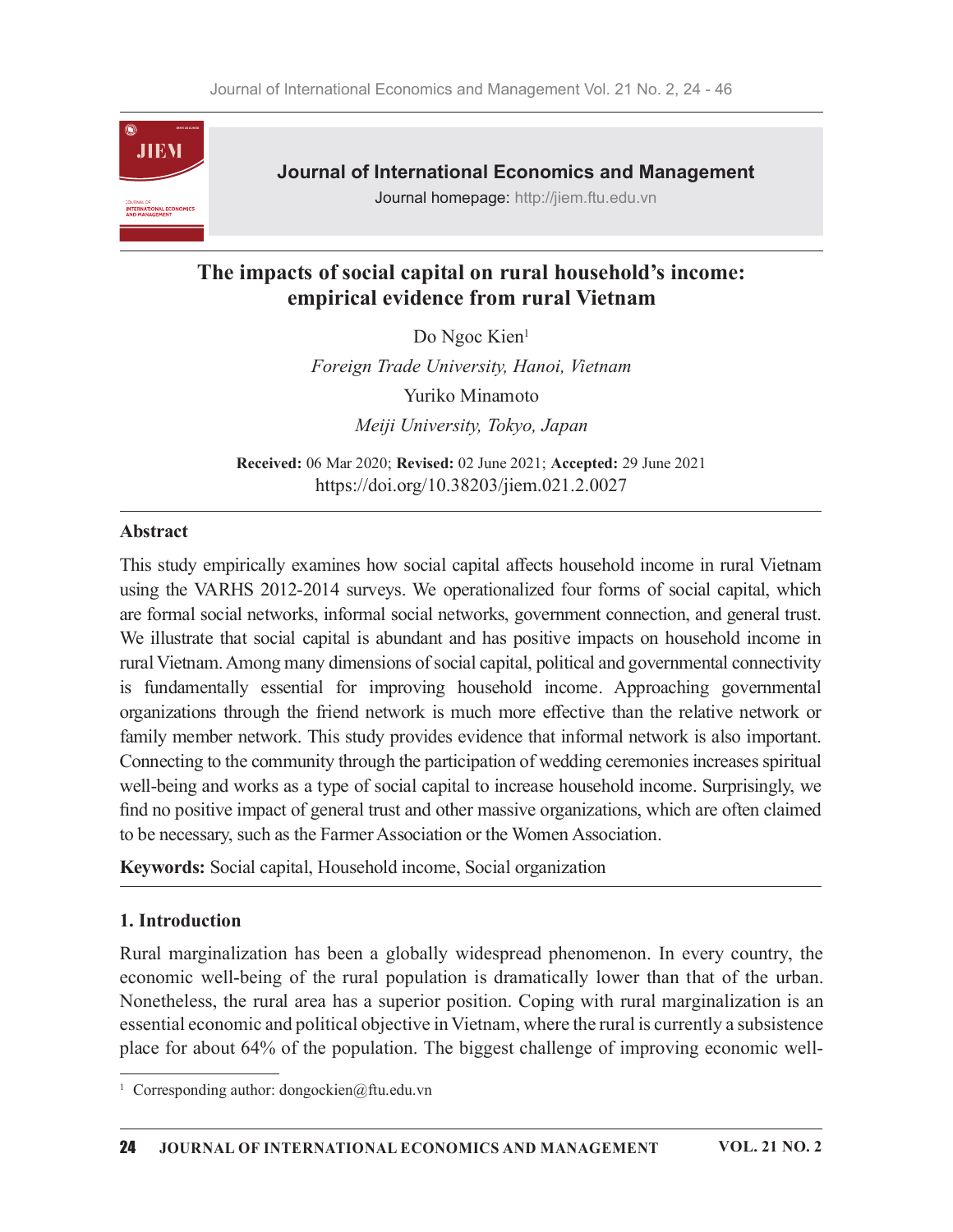being in the rural is that the marginal product of resources in this area is essentially lower than in the urban because of geographical remoteness. This restricts the inflow of resources, increases accessing and transaction costs, and reduces job opportunities. Financial capital and labor do not move from the urban to the rural to combine with the cheap land. In contrast, resources leave the rural to the urban to increase its marginal returns, which are originated from the agglomeration effect of being located proximately (Lewis, 1954; Lucas, 1988; Krugman, 1991; Fujita and Thisse, 1996; Duranton and Kerr, 2018).

Rural economic development closely relates to increasing the effective use of resources in the rural production's current structure by harnessing intrinsic aspects of the rural society as intangible assets. As Moyes *et al.* (2012) argue, "the key issue in rural development is no longer the region's capacity to attract enterprises from outside the region but the exploitation of its local resources to generate sustainable transformation". Wiessinger (2007) emphasizes that "rural marginalization can be largely explained by unfavorable conditions and missing resources, but not entirely and not in all regions". Some sparsely populated regions with a lack of policy measures, poor economic, and unfavorable climatic conditions prove to be even more viable than the regions that are much better off. Some kind of an intangible asset seems to be involved in the marginalization dynamism". He believes that such intangible assets linking to "intrinsic aspects" are embedded in the social structure of local communities. "Relational remoteness" does matter much more than geographical remoteness. It implies a response to rural marginalization. While geographical remoteness constitutes some challenges, it is possible to overcome through improving social connectivity, which is further crucial than proximity. These ideas represent some dimensions of social capital, which is a "missing link" and an "endogenous potential" of development. Natural, physical, and produced capital "determine only partially the process of economic growth because they overlook how the economic actors interact and organize themselves to generate growth and development. The missing link is social capital" (Grootaert, 1998).

In the case of Vietnam, while social capital is a prospective candidate for harnessing the endogenous potential in the rural, its impact is not always empirically evident. While the number of social capital studies is increasing, connecting social capital with the economic outcome is essentially rare, especially in rural studies. Most social capital research in Vietnam is in the field of sociology with general studies, which are concentrating on describing its nature and form without bonding to a specific economic issue. Some studies trying to connect social capital with rural development are often limited in general results, such as in Tuyet (2012), Quan  $(2014)$ , and Ngan  $(2014)$ . In the field of economics, empirical evidence is significantly weak, and usually, it is not systematic and not a focus of the research. There have been only two large-scale studies that use Vietnam Access to Resources Household Surveys (VARHS) with a focus on the impact of social capital on household savings (Newman *et al.*, 2014) and household per capita income (Markussen, 2017). The forms of social capital were, however, limited to women's associations and some other types of organizations.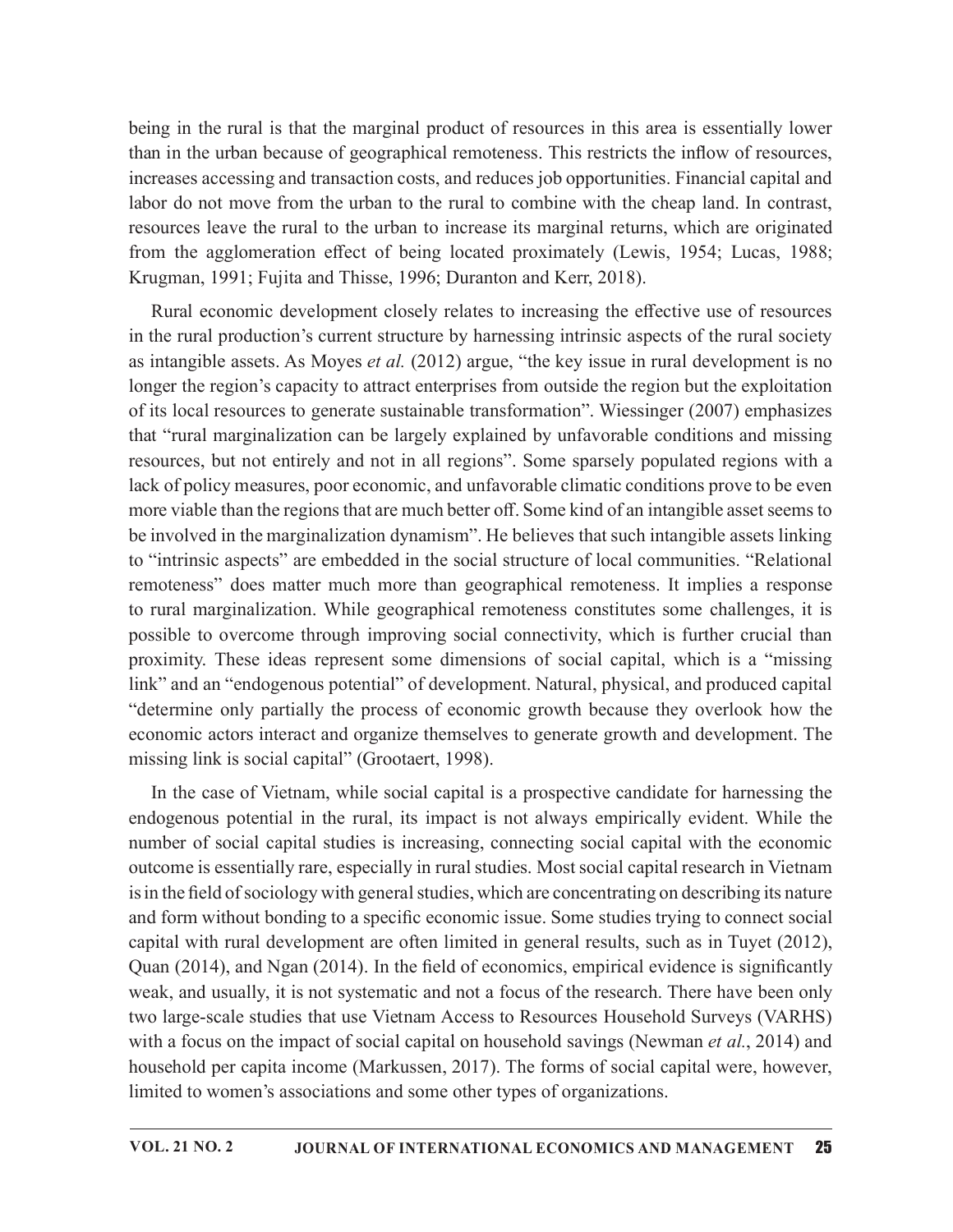This study is among the first ones to examine how different forms of social capital affect household income in rural Vietnam. It contributes to rural development literature by showing that it is possible to harness the endogenous potential in social capital for coping with rural marginalization. The study empirically showswhat type and to what extent social capital impacts the household's income in rural Vietnam. It then provides empirical evidence that social capital with the political aspect is more related to economic outcomes than other aspects.

### 2. Literature review

## 2.1 The concept of social capital

Social capital is viewed differently among branches of social science, and even a universally accepted definition of social capital is not available in the economic literature. While the term "social capital" has been used for a century, social capital in its contemporary form is first identified by Bourdieu (1986) as "the aggregate of the actual or potential resources which are linked to the possession of a durable network of more or less institutionalized relationships of mutual acquaintance or recognition - or in other words, to membership in a group". In his approach, Bourdieu examines social capital from the individual level and treats social capital as a private good, which is a resource that individuals benefit directly from their social relations. According to Bourdieu (1986), social capital is resources embedded in networks, but networks themselves are not in the form of social capital. Different from Bourdieu, Putnam et al. (1993) focus on collective social capital in which "social capital refers to features of social organizations, such as trust, norms, and networks, that can improve the efficiency of society by facilitating coordinated action". In this definition, social networks, trust, and norms of civic engagement are viewed as essential forms of social capital. Dense networks of horizontal exchange tend to be associated with healthy norms of reciprocity, high levels of trust, more available "stock" of social capital, and easier to cooperate voluntarily and higher benefit.

Portes (1998) points out that despite many differences, "the consensus is growing in the literature that social capital stands for the ability of actors to secure benefits by virtue of membership in social networks or other social structures". However, in another influent study, Portes (2000) argues that when scholars mention the word social capital, they might regard one of two distinct meanings depending upon levels of analysis. First, social capital takes individuals or small groups such as family as the units of analysis in Bourdieu's tradition, for what he named "individual social capital". Second, social capital can be the Putnam-inspired definition that includes features of networks, norms, and trust of a larger social unit such as community, for what he named "collective social capital". Portes (1998) also criticizes the logical circularity of Putnam's approach in the discussion of collective social capital that social capital is simultaneously a cause and an effect if it is seen as a feature of communities. Even there is nothing wrong with collective social capital, Portes (1998) believes that the "greatest theoretical promise of social capital lies at individual level".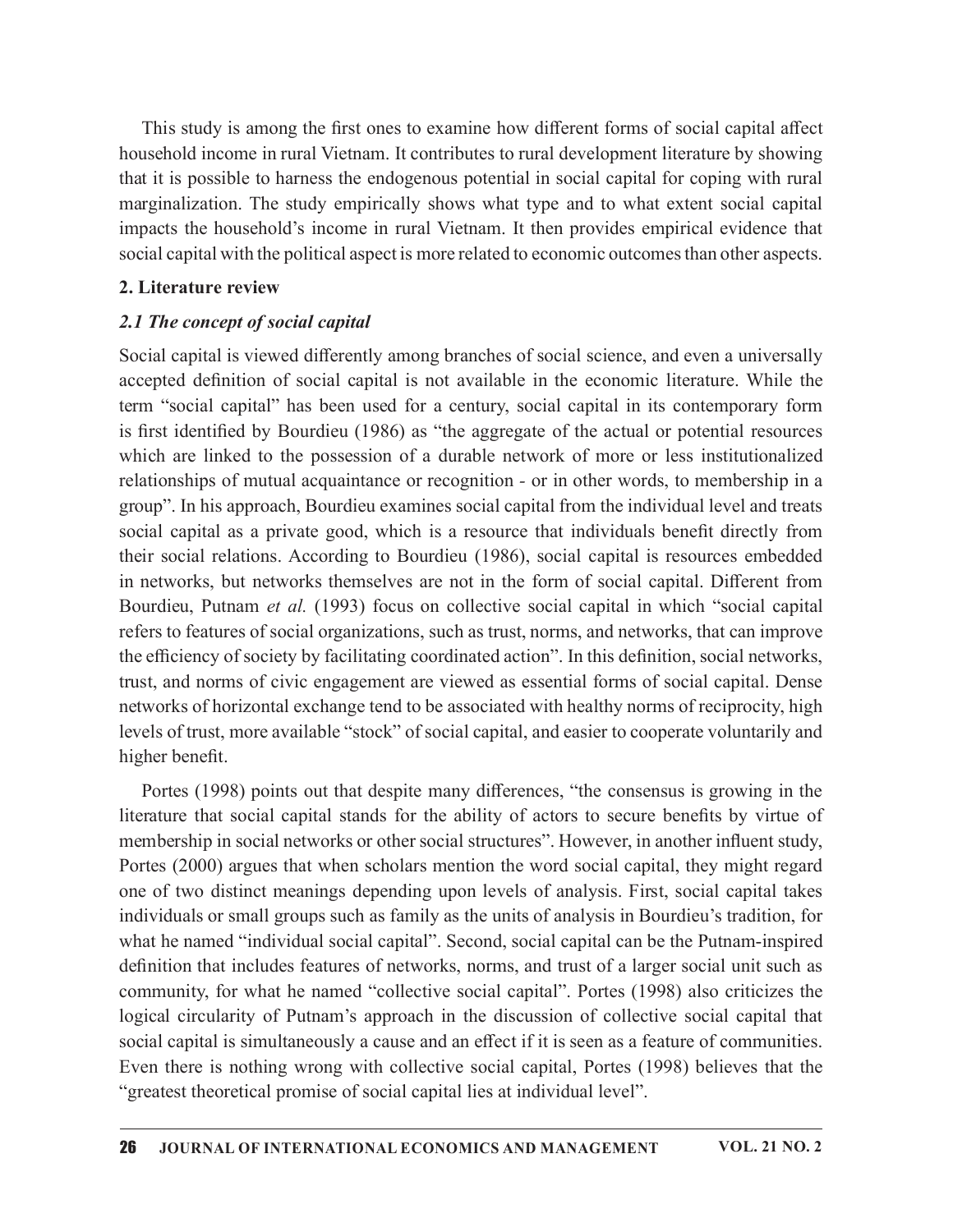Partly agreeing with Bourdieu, Coleman (1988) describes social capital as a resource embodied in inter-persons relations, and social capital in a variety of different entities with two characteristics, which are consisting of some aspect of social structure, and facilitating actions of individuals in such social structure. Different from Bourdieu, Coleman (1988) rejects the extreme opportunistic premises of social capital. Coleman (1990) argues that while "authority relations, relations of trust, and consensual allocations of rights which establish norms" can be viewed as resources for individuals, social capital should be viewed as reciprocal obligations, expectations, and trustworthiness together with the norms ensuring relations. In other words, Coleman (1990) takes Putnam's view that social capital is a type of public good, and the dense network and closure attribute of social capital are essential features.

Employing Bourdieu's individual approach, Burt (1997) develops the famous structural holes argument. In this argument, social capital is regarded as an advantageous position in social networks. Disconnections between individuals or holes in the structure of a network leave some people unaware of the benefits they could offer one another. Because "certain people are connected to certain others, trusting certain others, obligated to support certain others, dependent on exchange with certain others", certain network positions in the social structure have advantages of being the broker (information, control) in relations among people disconnected. Those information and control advantages are defined as social capital. Burt (1997) argues that the relative absence of ties facilitates individual mobility. While dense networks or strong ties tend to include redundant information, weak ties can be sources of new knowledge and resources. This argument is a different version of Granovetter (1973)'s hypothesis of "the strength of weak ties".

For better policy guidance, Woolcock (1998) suggests that the definition of social capital should focus on the source rather than the consequence. To him, social capital is "a broad term encompassing the norms and networks facilitating collective action for mutual benefit". This definition permits the incorporation of different dimensions of social capital. Using this definition, Woolcock and Narayan (2000) categorize studies on social capital and economic development into four perspectives, which are the communitarian view, the networks view, the institutional view, and the synergy view.

In summary, social capital can be viewed in two different forms, which are either collective or individual social capital. Social capital is maintained and reproduced through social interaction and can be mobilized either within-group, which is bonding social capital, or between-groups, which is bridging social capital, for a certain purpose and can facilitate collective action for mutual benefit.

## 2.2 The impact mechanisms of social capital

While different types of social capital should have different mechanisms to translate into economic outcomes, Collier (2002) argues that the concept of social capital describes both sides. It is "social" and "capital" with economic consequence. According to Collier (2002), social capital is "social" because it involves individuals behaving sociably, arising from a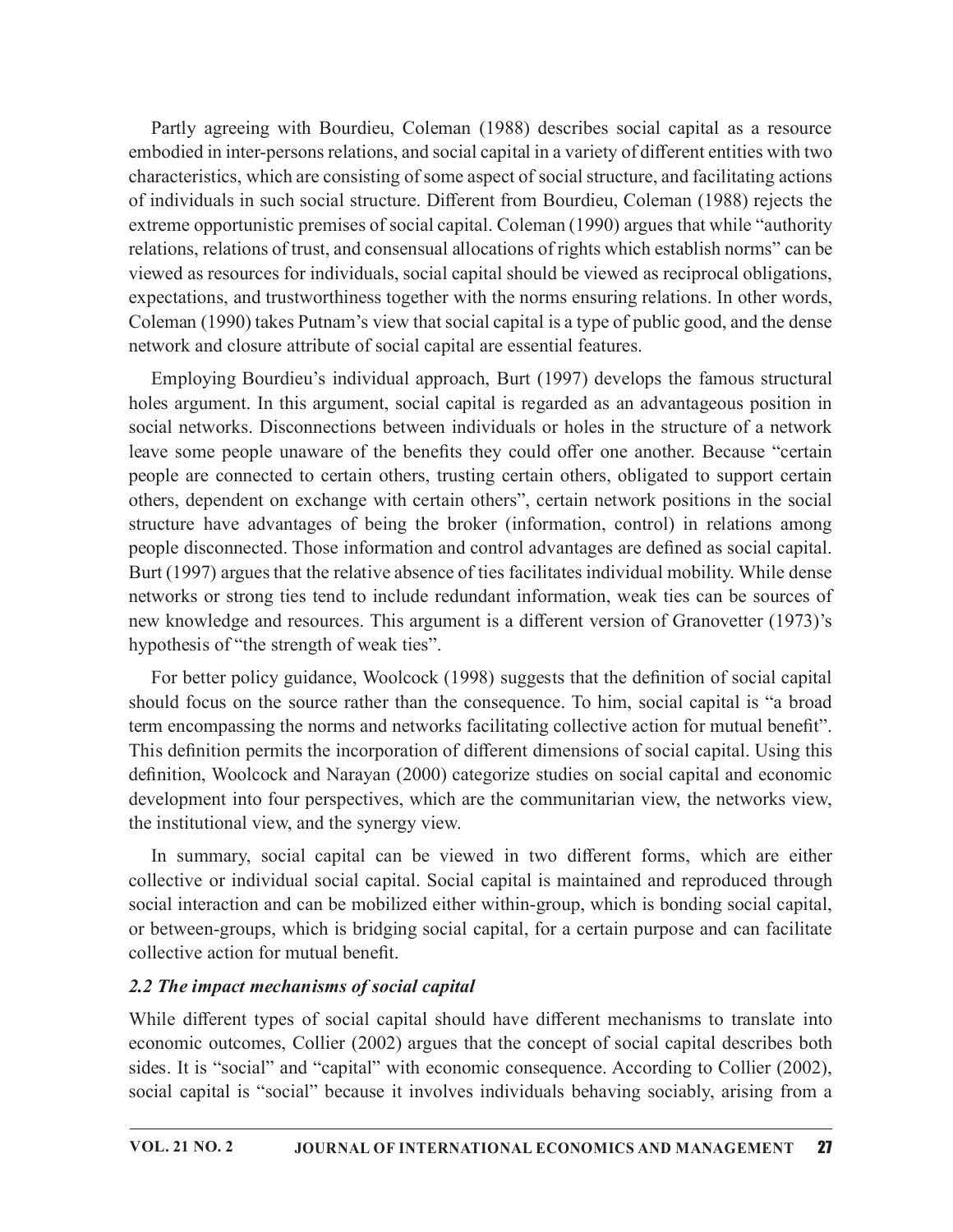nonmarket interaction that has an economic effect. This effect is not internalized by the prices in markets. In economics, this effect is named "externality", which is "First, the initiation of social interaction always involves an externality. Second, social interaction has an economic effect that is not mediated through the market. Third, this effect is usually not the primary purpose of the social interaction but is incidental or even unintended" (Collier, 2002). To be "capital," the economic effect of social capital must persist due to the persistence of either social interactions or the social interactions' effects even the social interactions themselves do not remain persistent.

To Bourdieu (1986), social capital is an unequal distribution of a particular "social power" reflecting an individual's access to networks. Social capital enables individuals to acquire benefits through opportunistic actions depending upon the nature of social obligations and available networks. Many studies find that social capital is an important element to foster the diffusion of knowledge and reduce transaction costs by enhancing trust and reduce opportunistic behaviors (Bowles and Gintis, 2002). According to Putnam et al. (1993), collective social capital in the form of networks, norms, and trust constitute a composite asset of a community, which represents its capacity for cooperating and taking collective action. When discussing two meanings of social capital, Portes (2000) argues that different definitions of social capital are sometimes "at odds in others" when opportunistic behaviors due to individual social capital undermine community norms constituting collective social capital.

Coleman (1988) points out three components of social organization that contribute to economic impacts of social capital: (1) obligations and expectations, which depends on the trustworthiness of structures,  $(2)$  potential for information flow, which inheres in social relation, and (3) social norms, which are accompanied by effective sanctions. Social norms result in a socially efficient outcome by allowing actors to gain an appropriate level of partial control of the action. As a result, the economic impact of social capital is originated from social control. It means that social ties bring individual benefit. Hence, the closure of the social structure is essential for the existence of effective norms and the trustworthiness of social structures, which allow for the increase in obligations and expectations.

Collier (2002) explains the sophisticated economic impacts of social capital through its nature of social interaction. First, social interaction can improve the ability to make allocative decisions through two mechanisms, which are copying or reducing transaction cost and pooling or putting all knowledge together. Second, social interaction can raise output through the knowledge about whether other agents are reliable, i.e. trust and reputation. Third, social interaction produces coordinated action in several ways, such as spontaneous coordination because of norms or conscious coordination because of conscious decisions.

Social capital does not always yield positive impacts. Many studies illustrate various channels that social capital yields a negative economic impact. Social capital is multidimensional. As an intrinsic aspect of rural society, social capital might be reflected in the "trust level" among local community members, which help to reduce the transaction costs. However, trust, which is a type of collective resource of a community, could be used for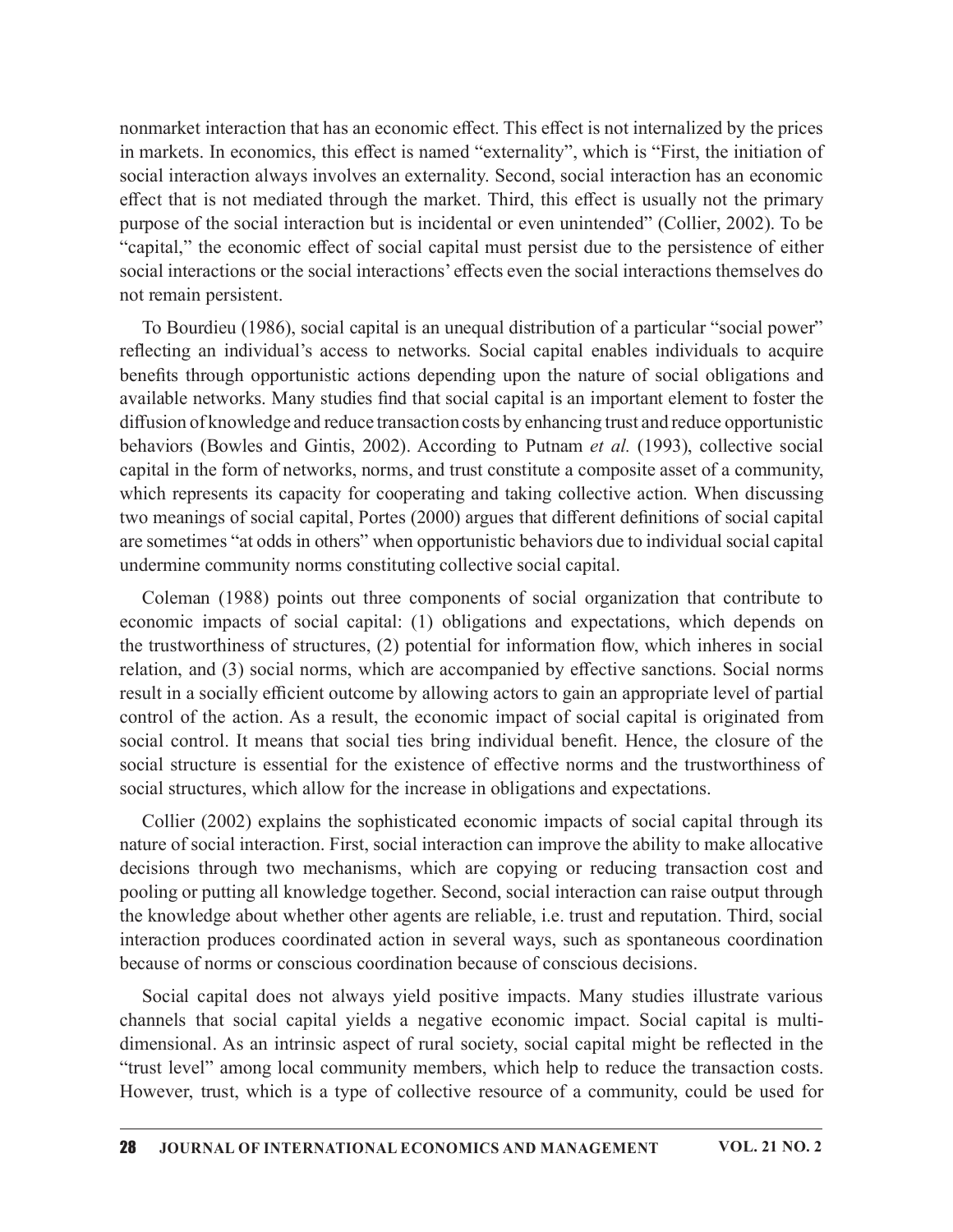selfish interest at the expense of other members in the rural community. Such activity could reduce the economic well-being of the community as a whole and destroy the "stock" of general trust. In such a case, social capital as an intrinsic aspect of the rural society cannot help to deal with rural marginalization.

As social connectivity, social capital reflects the social networks and connections available in rural communities. However, social connectivity might induce the costs of participating and maintaining. Maintaining bonding groups might include restriction in resource mobility as a type of social obligation that induces the opportunity cost of resources for the best use. When its benefits are not large enough, such type of social capital is the damaging one and reduces the household's economic well-being. Levien (2015) presents evidence from rural India that social capital in the form of social connectivity is harmful and undermines inclusive development when better-connected farmers take the position of a broker and capture all profits at the expense of other villagers. Sabatini (2008) reports that social capital in the form of family ties and strong social networks have a negative impact on per capita income and life expectancy.

## 2.3 Empirical evidence of the impact

Due to the multi-dimensional nature of social capital and economic well-being, there is a lack of systematic evidence of the impact of social capital on economic well-being, especially in developing countries. Estimating the impacts of social capital is often restricted by the fact that social capital is difficult to be operationalized and measured. Usually, empirical evidence is focused only on a particular dimension of social capital.

Putnam *et al.* (1993) provide evidence that social capital in the form of social networks in northern Italy attributes significantly to economic success. FAO (2014) reports that effective producers' organizations "can provide producers with a wide range of services: enhancing their access to natural resources, as well as input and output markets, information and knowledge and facilitating their participation in policymaking". However, such pieces of evidence were mainly discovered through a field study instead of carrying out an extensive household survey. The unavailability of large-scale household surveys poses a significant challenge to any effort to examine empirically the economic impacts of social capital, especially in the rural, around the world.

Narayan and Pritchett (1997) illustrate that in rural Tanzania, social capital in the form of official networks improves the income of households. In rural America, Hoyman et al. (2016) present that bridging social capital, which is a social organization with heterogeneous members, has a positive impact on per capita income. In rural Indonesia, Jumirah and Wahyuni (2018) estimate the impact of social capital in terms of trust, cooperativeness, and social network on household expenditure using the IV method.Their empirical results show that while social capital indicators in the form of social participation level and cooperativeness index yield a positive impact on household expenditure, social capital indicator in the form of trust index yields a negative impact on household's expenditure.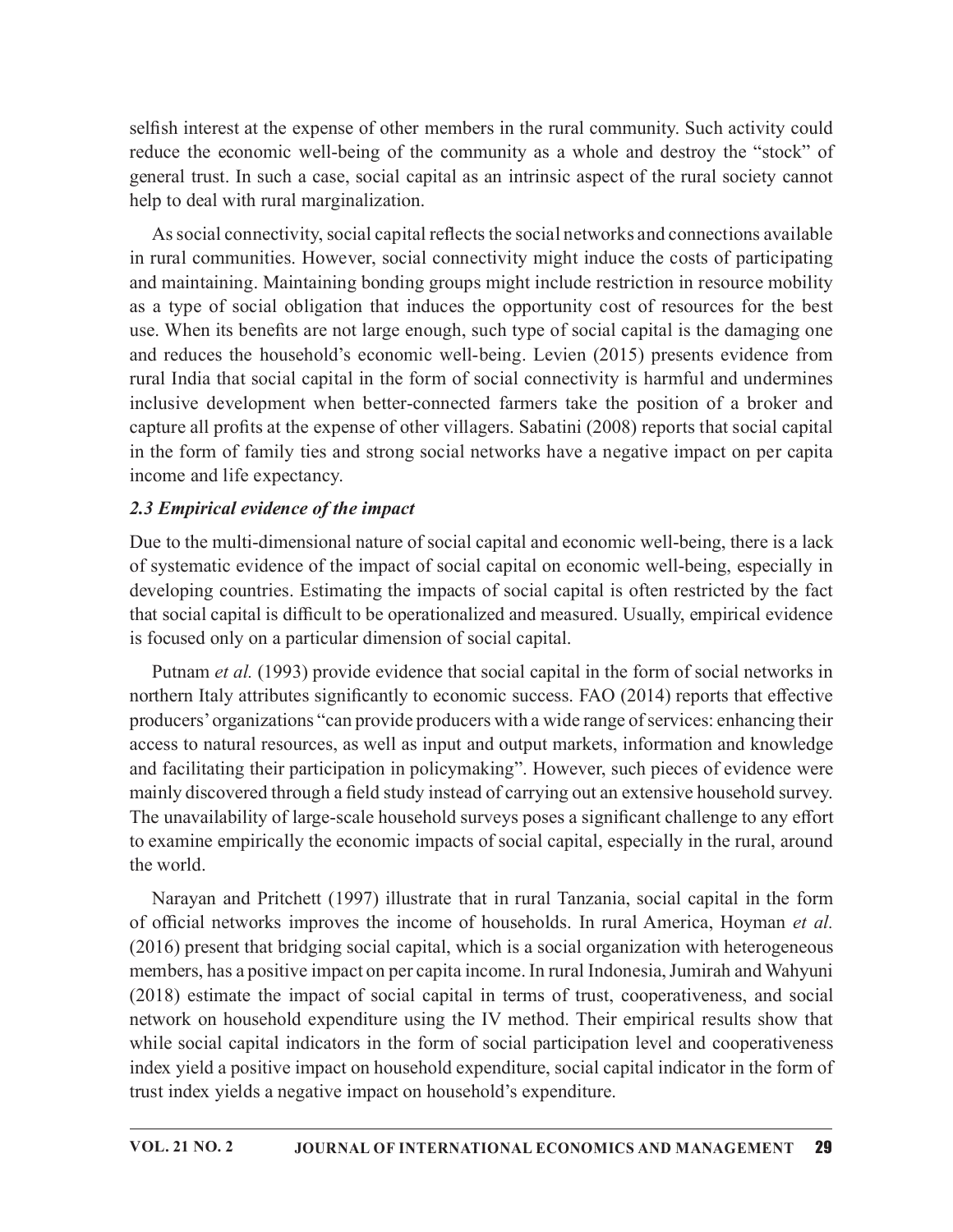In Vietnam, when surveying in Da Hoi iron and steel production village in rural Vietnam, Nam *et al.* (2009) examine the determinants of the improvement in product lines, product quality, material procurement, product marketing, labor management, and overall economic performance of the rural enterprises. They use the binary variable of having siblings who established their businesses earlier and engaged in steel production as a proxy for social capital. They find that family ties have statistically significant and positive impacts on the production of more modern products. In terms of value-added, these ties have positive impacts with a marginal effect of about 0.1. They reveal that the personal ties with parents and siblings contributed to the improvements and performance of village enterprises. These ties are important determinants of the successful transformation of the village industry. While more research attention has been paid to Vietnamese enterprises (Cuong et al., 2018; Vu, 2014; Nam et al., 2009), studies about impact of social capital on the economic well-being of rural households are minimal. For example, Tuong-Anh and Quynh-Anh (2015) examine the impact of social capital on subjective well-being, which is coded from 1 to 4 for life satisfaction, in rural Vietnam using an OLS regression model. Such type of research suffers from a variety of problems: (1) It wrongly considers subjective well-being as a dimension of economic well-being that can be empirically modeled, (2) It provides no theoretical foundation but implicitly relaxes the functional form, (3) It suffers from spurious relationships/correlation when interpreting association as causality. procedure of more incoreal procedures. It emiss of ware accustor, these are more increases in the marginal effect of about 0.1. They reveal that the personal ties with parents and siblings contributed to the improvements

With more rigorous studies, there is limitation of research scopes in Vietnam. Ha et al. (2004) develop a reduced-form production function of rural households in a paper-recycling craft village to examine the impact of several types of social capital on household income household income and social capital in terms of trust and reciprocity has a significant impact on household's income and expenditure. A limitation of this study is that it focuses on a small population of a village. Their sample is small with 67 observations of paper-recycling households and 105 general households, making any policy implication impossible. While not considering the case of income, Newman *et al.* (2014) report that social capital in the form of women association facilitates and helps to increase savings in formal and informal financial institutions. Markussen  $(2017)$  presents a significant impact of social capital in the form of political organizations and connection to government on per capita income in rural IOM a Vietnam. The limitation state of the limitation state and the limitation of control and the limitation but implicitly relaxes to the<br>commic well-being that can be empirically modeled, (2) It provides no theoretical impact mechanism.

### 3. Analytical settings

### 3.1 Operationalizing social capital in rural Vietnam

Social capital is a multi-dimensional concept reflecting a type of resources, which are originated from social interaction, embedded in either relational connections or social structure, maintained through social connectivity, and mobilized for facilitating coordinated actions. In this paper, social capital is operationalized in four types: (1) Formal social network, which is the number of membership connections of the whole family in the social organizations;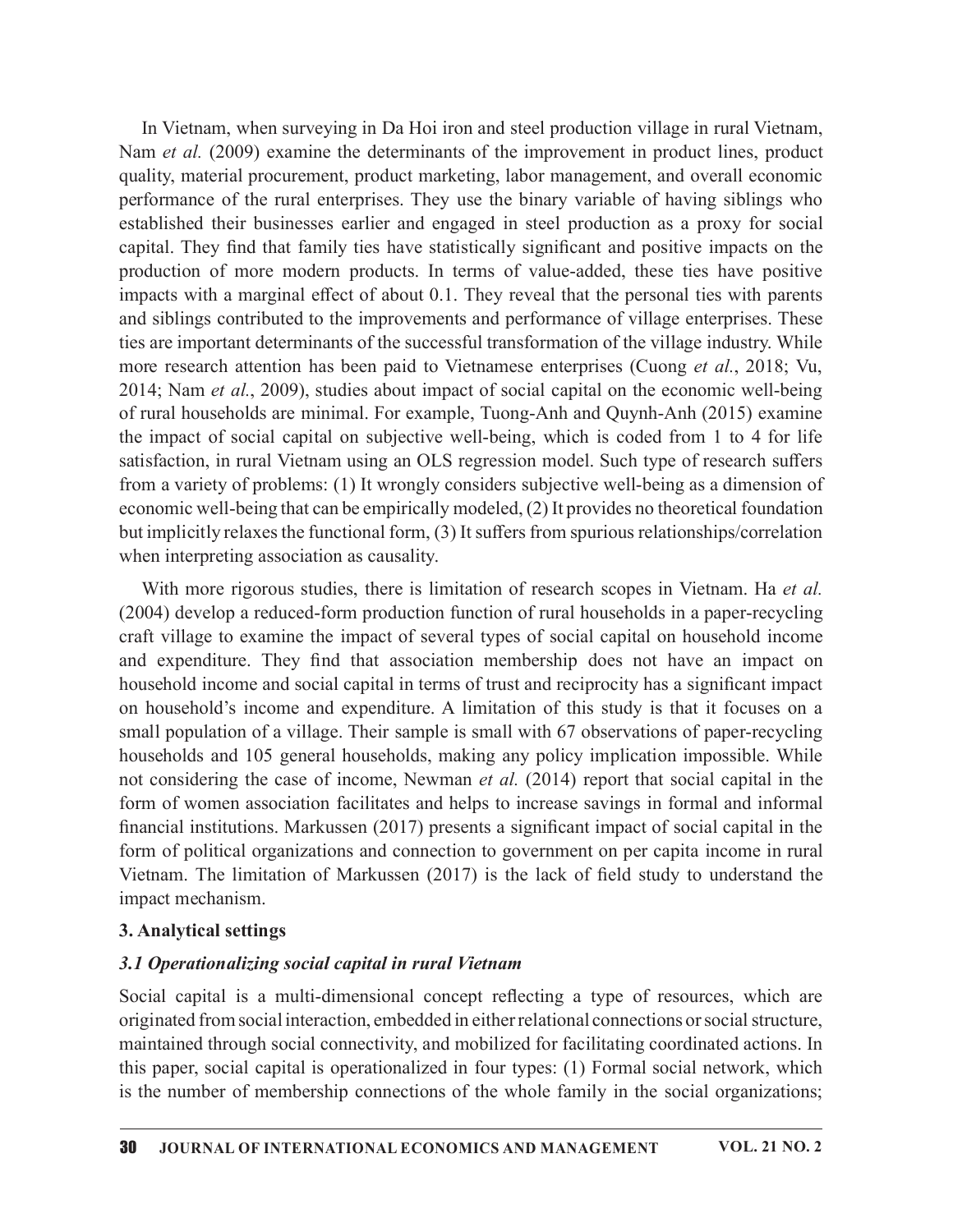| (2) Informal network, which is the number of connections to social community; (3) General        |      |      |      |      |
|--------------------------------------------------------------------------------------------------|------|------|------|------|
|                                                                                                  |      |      |      |      |
|                                                                                                  |      |      |      |      |
|                                                                                                  |      |      |      |      |
| trust; and (4) Governmental connections, which reflect linking capacity or network of a          |      |      |      |      |
| household to governmental bodies. This is only one among many ways to conceptualize the          |      |      |      |      |
| multi-dimension of social capital. Although social capital is intangible, its current "stock" is |      |      |      |      |
| abundant in rural Vietnam, according to summaries from the VARHS.                                |      |      |      |      |
| Table 1. Percentage of the household having at least one membership                              |      |      |      |      |
|                                                                                                  |      |      |      |      |
|                                                                                                  | 2008 | 2010 | 2012 | 2014 |
| Any group                                                                                        | 85.2 | 87.4 | 88.9 | 89.3 |
| <b>Communist Party</b>                                                                           | 11.6 | 9.0  | 8.2  | 11.6 |
| <b>Communist Youth Union</b>                                                                     | 30.2 | 17.3 | 18.6 | 12.0 |
| Women Association                                                                                | 58.8 | 57.7 | 63.4 | 59.9 |
| <b>Farmers Association</b>                                                                       | 38.0 | 39.4 | 32.0 | 40.9 |
| Veteran Association                                                                              | 15.1 | 15.0 | 16.2 | 15.9 |
| <b>Elderly Association</b>                                                                       | 22.8 | 21.7 | 25.6 | 26.2 |
| <b>Source:</b> Calculated by the authors                                                         |      |      |      |      |

## Source: Calculated by the authors

Traditionally, the formal social network is measured by the number of memberships in formal organizations. In Table 1, more than 85% of households in rural Vietnam have at least one member of a type of formal social network. Among thesix main associations, Communist Party membership has the lowest rate, which is about 10%. The rate of having memberships in Women Association is about 60%. The rate of having memberships in Farmer Association is about 40%. 20.0 20.2<br>
measured by the number of memberships in<br>
of households in rural Vietnam have at least<br>
Among the six main associations, Communist<br>
about 10%. The rate of having memberships<br>
f having memberships in Farmer Asso

Table 2. Informal network in rural Vietnam

| <b>Source:</b> Calculated by the authors                                                                                                                                                                                                                                                                                                                                                                                                                                                      |      |      |      |      |  |
|-----------------------------------------------------------------------------------------------------------------------------------------------------------------------------------------------------------------------------------------------------------------------------------------------------------------------------------------------------------------------------------------------------------------------------------------------------------------------------------------------|------|------|------|------|--|
| Traditionally, the formal social network is measured by the number of memberships in<br>formal organizations. In Table 1, more than 85% of households in rural Vietnam have at least<br>one member of a type of formal social network. Among the six main associations, Communist<br>Party membership has the lowest rate, which is about 10%. The rate of having memberships<br>in Women Association is about 60%. The rate of having memberships in Farmer Association<br>is about $40\%$ . |      |      |      |      |  |
| The informal network illustrates how well a household connects to the local society besides<br>official organizations. The VARHS operationalizes this concept in several ways, as shown in<br>Table 2. More than 90% of the household has at least one person to turn to for money in<br>case of an emergency. Almost 98% of households participate in at least one wedding in the<br>previous year while the median number of weddings attended is about 15.                                 |      |      |      |      |  |
| Table 2. Informal network in rural Vietnam                                                                                                                                                                                                                                                                                                                                                                                                                                                    |      |      |      |      |  |
|                                                                                                                                                                                                                                                                                                                                                                                                                                                                                               | 2008 | 2010 | 2012 | 2014 |  |
| Share of household with at least one person to<br>turn to for money in case of emergency $(\%)$                                                                                                                                                                                                                                                                                                                                                                                               | 92.5 | 94.3 | 91.0 | 93.8 |  |
| Share of household who attended at least one<br>wedding last year $(\%)$                                                                                                                                                                                                                                                                                                                                                                                                                      | 96.6 | 98.3 | 98.7 | 98.0 |  |
| Number of wedding attended (median)                                                                                                                                                                                                                                                                                                                                                                                                                                                           | 15   | 13   | 15   | 16   |  |
| Source: Calculated by the authors<br>Following the World Bank's World Values survey, a question about general trust "Generally<br>speaking, would you say that most people can be trusted?" was asked in all waves of the                                                                                                                                                                                                                                                                     |      |      |      |      |  |
| VARHS surveys from 2006 to 2016. Table 3 presents a high trust level, which more than 81%,                                                                                                                                                                                                                                                                                                                                                                                                    |      |      |      |      |  |

Following the World Bank's World Values survey, a question about general trust "Generally speaking, would you say that most people can be trusted?" was asked in all waves of the VARHS surveys from 2006 to 2016. Table 3 presents a high trust level, which more than 81%, in rural Vietnam. This number is higher than that in the whole of Vietnam in 2006, which was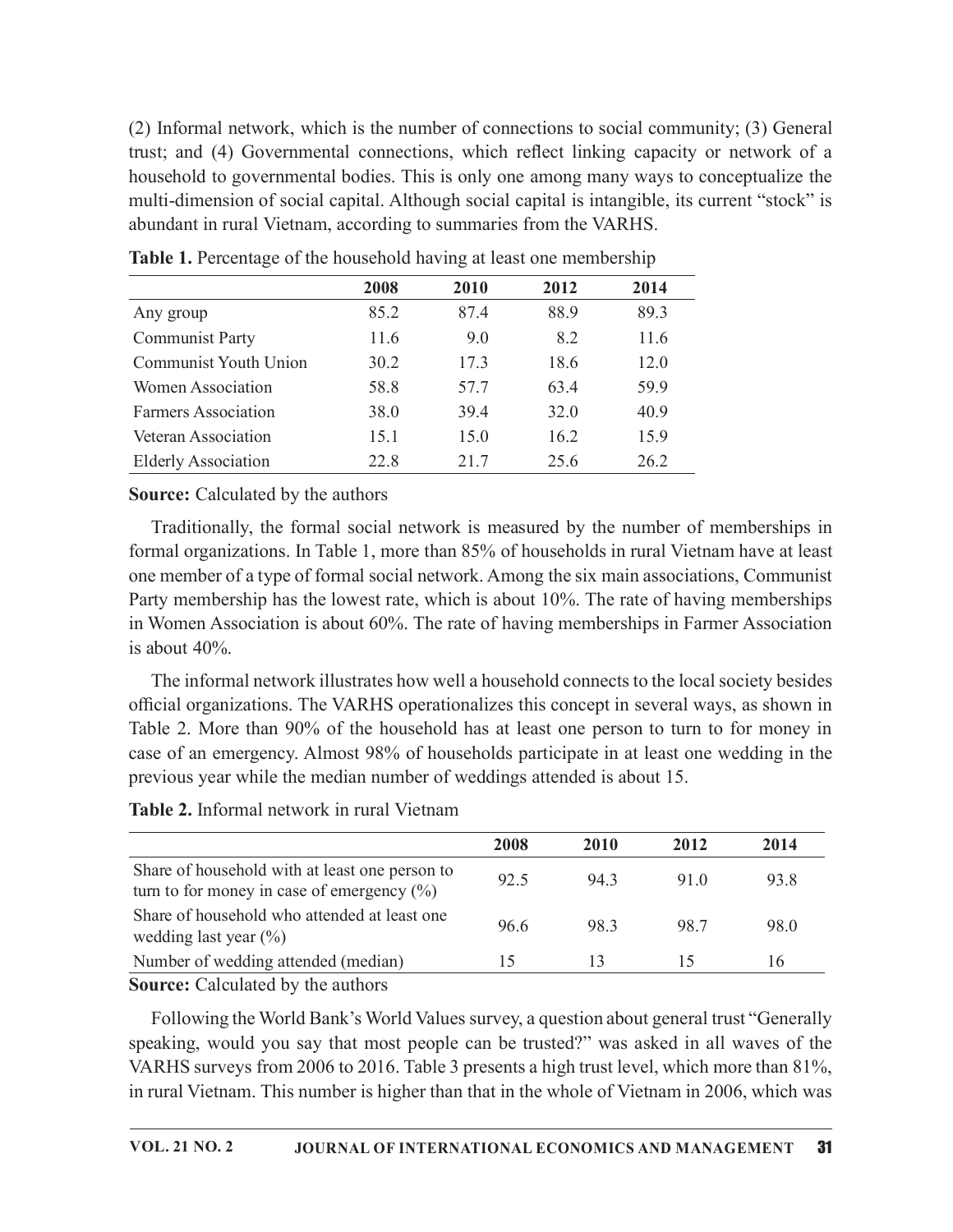| Table 3. General trust in rural Vietnam |  |
|-----------------------------------------|--|
|-----------------------------------------|--|

| 50.9%, in China in 2012, which was 60.3%, in Japan in 2010, which was 35.9%, and in the<br>United States in 2011, which was 34.8%. |      |      |      |      |      |
|------------------------------------------------------------------------------------------------------------------------------------|------|------|------|------|------|
| Table 3. General trust in rural Vietnam                                                                                            |      |      |      |      |      |
|                                                                                                                                    | 2006 | 2008 | 2010 | 2012 | 2014 |
| Most people can be trusted $(\% )$                                                                                                 | 84   | 86.9 | 82.5 | 87.2 | 81.7 |
| <b>Source:</b> Calculated by the authors                                                                                           |      |      |      |      |      |

### Source: Calculated by the authors

50.9%, in China in 2012, which was 60.3%, in Japan in 2010, which was 35.9%, and in the Jnited States in 2011, which was 34.8%.<br> **Table 3.** General trust in rural Vietnam<br>
2006 2008 2010 2012 2014<br>
Most people can be trus Regarding governmental connections, the balanced sample of 2,600 rural households presents a significantly high rate. About 30% of the rural households in 2012 and 25% of the rural households in 2014 had at least one linkage to a government official through family members, relatives, or friends.

## 3.2 Hypotheses and analytical framework

This study employs operationalized types of social capital to construct the following hypotheses:

Hypothesis 1: The formal networks have a statistically significantly positive impact on rural households' income.

Hypothesis 2: Informal networks have a statistically significantly positive impact on rural households' income.

Hypothesis  $3$ : General trust has a statistically significantly positive impact on rural households' income.

Hypothesis 4: Governmental connections have a statistically significantly positive impact on rural households' income.

Figure 1 presents an analytical framework for capturing the impact of social capital. Using a conventional production function approach, the rural resources in terms of capital, labor, land, and human capital together with social capital (SC), are assumed to transform through a "black-box" of the production process to generate the output of production. Such output then is converted into economic well-being, which is measured by direct consumption or market exchange for income. Formally, Y is a function of K, L, H, and SC.

While Y is the output of production, which should be measured by the amount of goods and services produced by the household, such aggregate data is conceptually not available. The straight use of quantity of output is impossible. Aggregate output needs to be converted into monetary terms using market prices. In this case, aggregate output is close to income plus the value of self-consuming output. As an empirical practice, the data of income are often used as a proxy<sup>2</sup>. It is consistent with the fact that income is a traditional proxy for economic well-being. This study follows Narayan and Pritchett (1997), Grootaert et al. (2002), Ha et al. (2004), Jumirah and Wahyuni (2018) to estimate an aggregate production function of the rural household.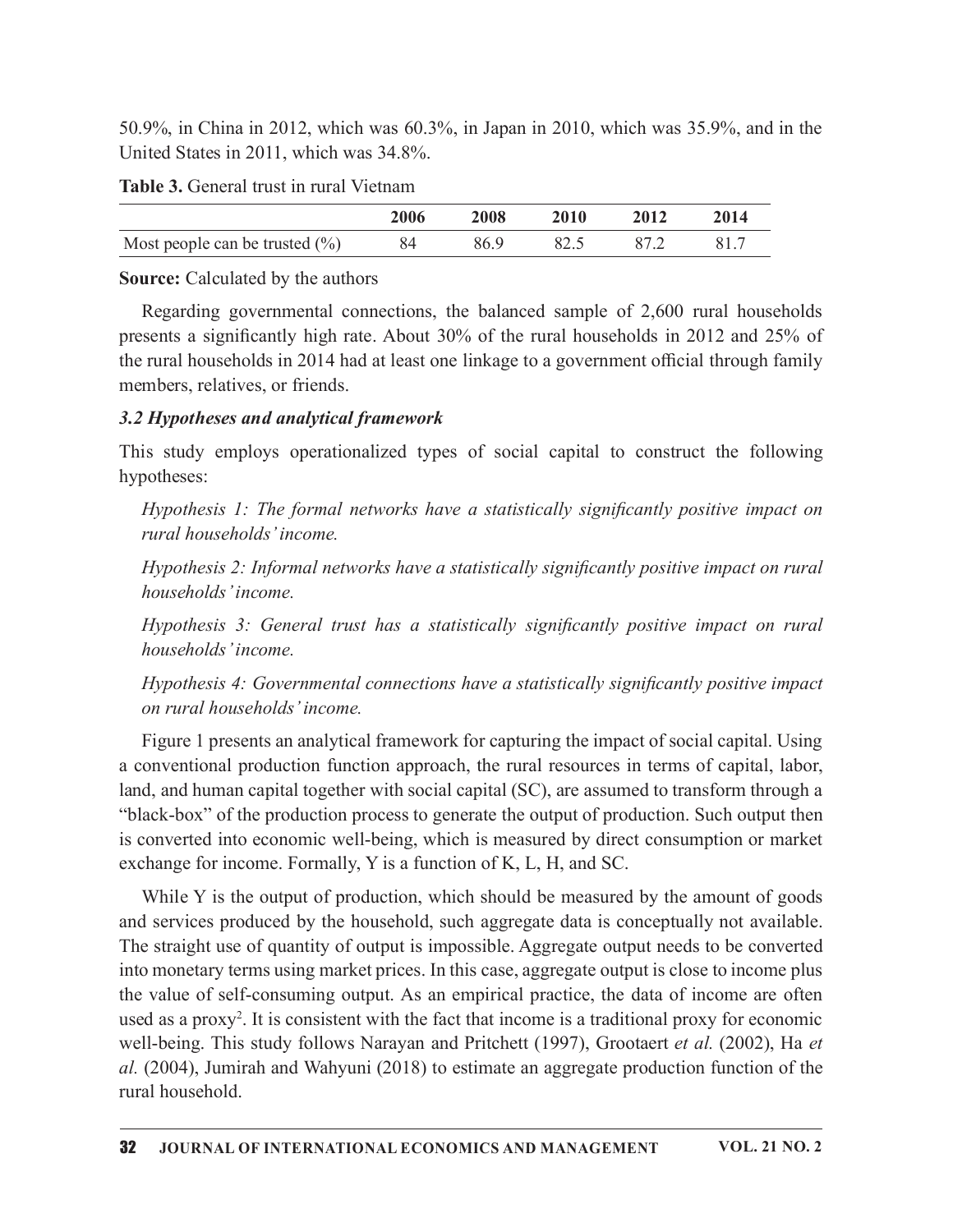

Figure 1. The analytical framework of the impact of social capital

Source: Authors' proposal

## 3.3 Empirical settings

In empirical settings, several regression models are employed, including pooled OLS, random-effects, and fixed-effects (with and without time effects):

> $\ln Y_{it} = \beta_0 + \beta_1$ .Charac<sub>it</sub> +  $\beta_2$ .K<sub>it</sub> +  $\beta_3$ .Land<sub>it</sub> +  $\beta_4$ .L<sub>it</sub> +  $\beta_5$ .HC<sub>it</sub> +  $\beta_6$ .SC<sub>it</sub> +  $\epsilon_{it}$ it

where  $t = 0$  if the year is 2012 and  $t = 1$  if the year is 2014;  $Y_{it}$  is the income of the household; ln is a natural logarithm form; Capital endowment  $K_{i}$  of household i in year t is the total value of durable assets in logarithm form as a proxy.

Labor endowment  $L_{it}$  of household i in year t is the total number of working days of all household members in inverse hyperbolic sine form in the previous year.

Land endowment Land<sub>it</sub> of household i in year t is operationalized in three types, which are owning and using land, renting and borrowing land, and lending and leasing land. Because there are many zero-values, the inverse hyperbolic sine transformation<sup>3</sup> is used instead of the traditional logarithm transformation. The living area in the logarithm form  $(m^2)$  is used as a proxy for the endowment of land for living.

Human capital endowment  $HC_i$  of the household i in year t is operationalized in (1) the age of the head, (2) the *military experience* - equal to one of the head used to serve in the army, and  $(3)$  the certificate of education of the head.

Assuming that the rate of value of self-consuming output is  $\alpha$ , then it is possible to rewrite: ln[Income] = ln[(1 -  $\alpha$ ).Output] = ln(1 -  $\alpha$ ) + ln[Output]. The difference between estimation in terms of income and in terms of output then is presented in the vector of slope  $\beta_0$ , not in vectors of coefficients of interest from  $\beta_1$  to  $\beta_6$ .<br><sup>3</sup> IHS(x) = arcsine(x) = ln(x+ $\sqrt{x^2 + 1}$ ). See Appendix 1.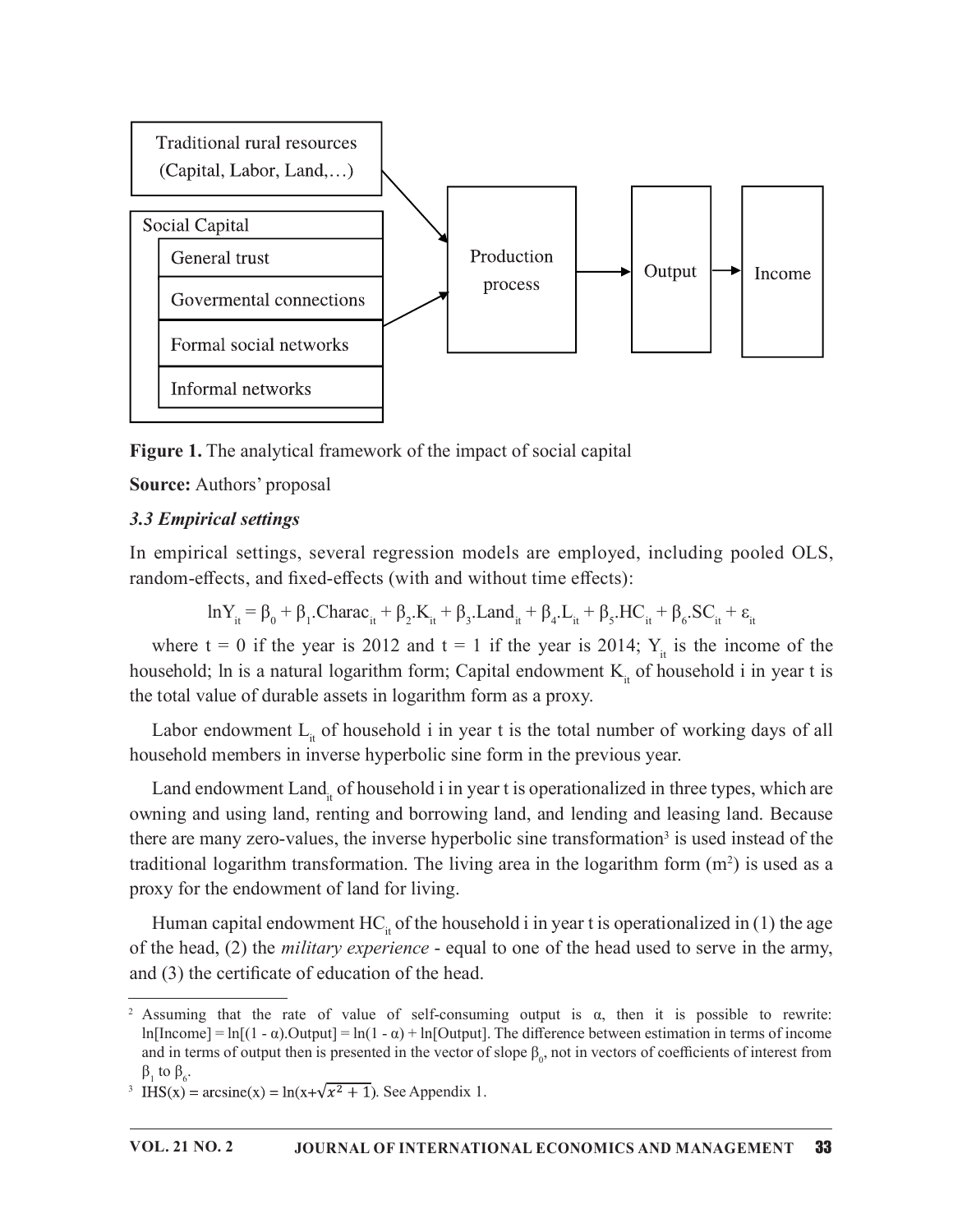Charac<sub>it</sub> is for household i's characteristics in year t, which include gender of the household head, two dummy variables for whether the household has migrants and whether the household engages in non-farm business. The interaction terms between these two types are also included to capture the fact that rural resources need to be shared between migration and non-farm business. We interact migration with non-farm entrepreneurship.

Social capital  $SC_i$  of household i in year t has four types: (1) Formal social network is measured as the number of membership of the whole family in either Communist Party, Youth Union, Women Union, Farmer Union, Veteran Union, or Elderly Group;<sup>4</sup> (2) Informal network is the number of wedding ceremonies that a household participated in the previous year; (3) General trust is a dummy variable, which equals 1 if a household agrees that almost everyone in the commune is honest and trustworthy, and 0 otherwise; and (4) Governmental connections include three dummy variables, which are equal to 1 if a household's members, relatives, or friends work in the government, and 0 otherwise. ead, two dummy variables for whether the household has migrants and whether the household<br>o capture the fact that rural resources are in terestrear these two types are also included<br>o capture the fact that rural resources teraction terms between these two types are also included<br>
ces need to be shared between migration and non-farm<br>
non-farm entrepreneurship.<br>
i in year t has four types: (1) Formal social network is<br>
hip of the whole famil o capture the fact that rural resources need to be shared between migration and non-farm<br>
soisiness. We interact migration with non-farm entrepreneurship.<br>
Social captual SC<sub>o</sub> of housebold i in year thas four types: (1) F

| business. We interact migration with non-farm entrepreneurship.                                                                                                                                                                                                                                                                                                                                                                                                                                                                                                                                                                                                                                                                                             |       |                           |       |                           |
|-------------------------------------------------------------------------------------------------------------------------------------------------------------------------------------------------------------------------------------------------------------------------------------------------------------------------------------------------------------------------------------------------------------------------------------------------------------------------------------------------------------------------------------------------------------------------------------------------------------------------------------------------------------------------------------------------------------------------------------------------------------|-------|---------------------------|-------|---------------------------|
| Social capital SC <sub>it</sub> of household i in year t has four types: (1) Formal social network is<br>measured as the number of membership of the whole family in either Communist Party, Youth<br>Union, Women Union, Farmer Union, Veteran Union, or Elderly Group; <sup>4</sup> (2) Informal network<br>is the number of wedding ceremonies that a household participated in the previous year;<br>(3) General trust is a dummy variable, which equals 1 if a household agrees that almost<br>everyone in the commune is honest and trustworthy, and 0 otherwise; and (4) Governmental<br>connections include three dummy variables, which are equal to 1 if a household's members,<br>relatives, or friends work in the government, and 0 otherwise. |       |                           |       |                           |
| Table 4 presents a summary of social capital data.                                                                                                                                                                                                                                                                                                                                                                                                                                                                                                                                                                                                                                                                                                          |       |                           |       |                           |
| Table 4. Summary of social capital data                                                                                                                                                                                                                                                                                                                                                                                                                                                                                                                                                                                                                                                                                                                     |       |                           |       |                           |
| Variables/Covariates                                                                                                                                                                                                                                                                                                                                                                                                                                                                                                                                                                                                                                                                                                                                        |       | 2012                      |       | 2014                      |
|                                                                                                                                                                                                                                                                                                                                                                                                                                                                                                                                                                                                                                                                                                                                                             | Mean  | <b>Standard deviation</b> | Mean  | <b>Standard deviation</b> |
| The Communist Party                                                                                                                                                                                                                                                                                                                                                                                                                                                                                                                                                                                                                                                                                                                                         | 0.13  | 0.40                      | 0.17  | 0.46                      |
| The Communist Youth Union                                                                                                                                                                                                                                                                                                                                                                                                                                                                                                                                                                                                                                                                                                                                   | 0.26  | 0.62                      | 0.19  | 0.53                      |
| The Women Association                                                                                                                                                                                                                                                                                                                                                                                                                                                                                                                                                                                                                                                                                                                                       | 0.76  | 0.50                      | 0.72  | 0.51                      |
| The Farmers Association                                                                                                                                                                                                                                                                                                                                                                                                                                                                                                                                                                                                                                                                                                                                     | 0.57  | 0.59                      | 0.55  | 0.59                      |
| The Veteran Association                                                                                                                                                                                                                                                                                                                                                                                                                                                                                                                                                                                                                                                                                                                                     | 0.14  | 0.36                      | 0.18  | 0.40                      |
| The Elderly Association                                                                                                                                                                                                                                                                                                                                                                                                                                                                                                                                                                                                                                                                                                                                     | 0.28  | 0.59                      | 0.34  | 0.65                      |
| Number of Weddings                                                                                                                                                                                                                                                                                                                                                                                                                                                                                                                                                                                                                                                                                                                                          | 16.36 | 14.29                     | 14.70 | 13.31                     |
| General trust                                                                                                                                                                                                                                                                                                                                                                                                                                                                                                                                                                                                                                                                                                                                               | 0.86  | 0.34                      | 0.83  | 0.38                      |
| Political link: Household members                                                                                                                                                                                                                                                                                                                                                                                                                                                                                                                                                                                                                                                                                                                           | 0.07  | 0.25                      | 0.06  | 0.24                      |
| Political link: Relatives                                                                                                                                                                                                                                                                                                                                                                                                                                                                                                                                                                                                                                                                                                                                   | 0.17  | 0.37                      | 0.21  | 0.41                      |
| Political link: Friends                                                                                                                                                                                                                                                                                                                                                                                                                                                                                                                                                                                                                                                                                                                                     | 0.17  | 0.37                      | 0.14  | 0.35                      |
| <b>Source:</b> Calculation by the authors<br>The impact of social capital on a household's income is reflected in the vector of coefficients                                                                                                                                                                                                                                                                                                                                                                                                                                                                                                                                                                                                                |       |                           |       |                           |
| $\beta_{6}$ . For estimating the impact $\beta_{6}$ , this study employs the OLS, the random effect, and the<br>fixed-effect models. The difference among these models is the assumption about eit. In the                                                                                                                                                                                                                                                                                                                                                                                                                                                                                                                                                  |       |                           |       |                           |

The impact of social capital on a household's income is reflected in the vector of coefficients  $β<sub>6</sub>$ . For estimating the impact  $β<sub>6</sub>$ , this study employs the OLS, the random effect, and the fixed-effect models. The difference among these models is the assumption about εit. In the OLS model, error term  $\epsilon_{it}$  is assumed to be uncorrelated with explanatory variables. In the other models,  $\varepsilon_{it} = c_i + u_{it}$ , in which  $c_i$  is individual-specific and  $u_{it}$  is an idiosyncratic error term, which is assumed to be uncorrelated with the explanatory variables. In the random effect model, c<sub>i</sub> is a random variable, which is uncorrelated with the explanatory variables.

<sup>4</sup> These organizations are the main ones as the proportion of households having memberships in all samples is not less than 10%.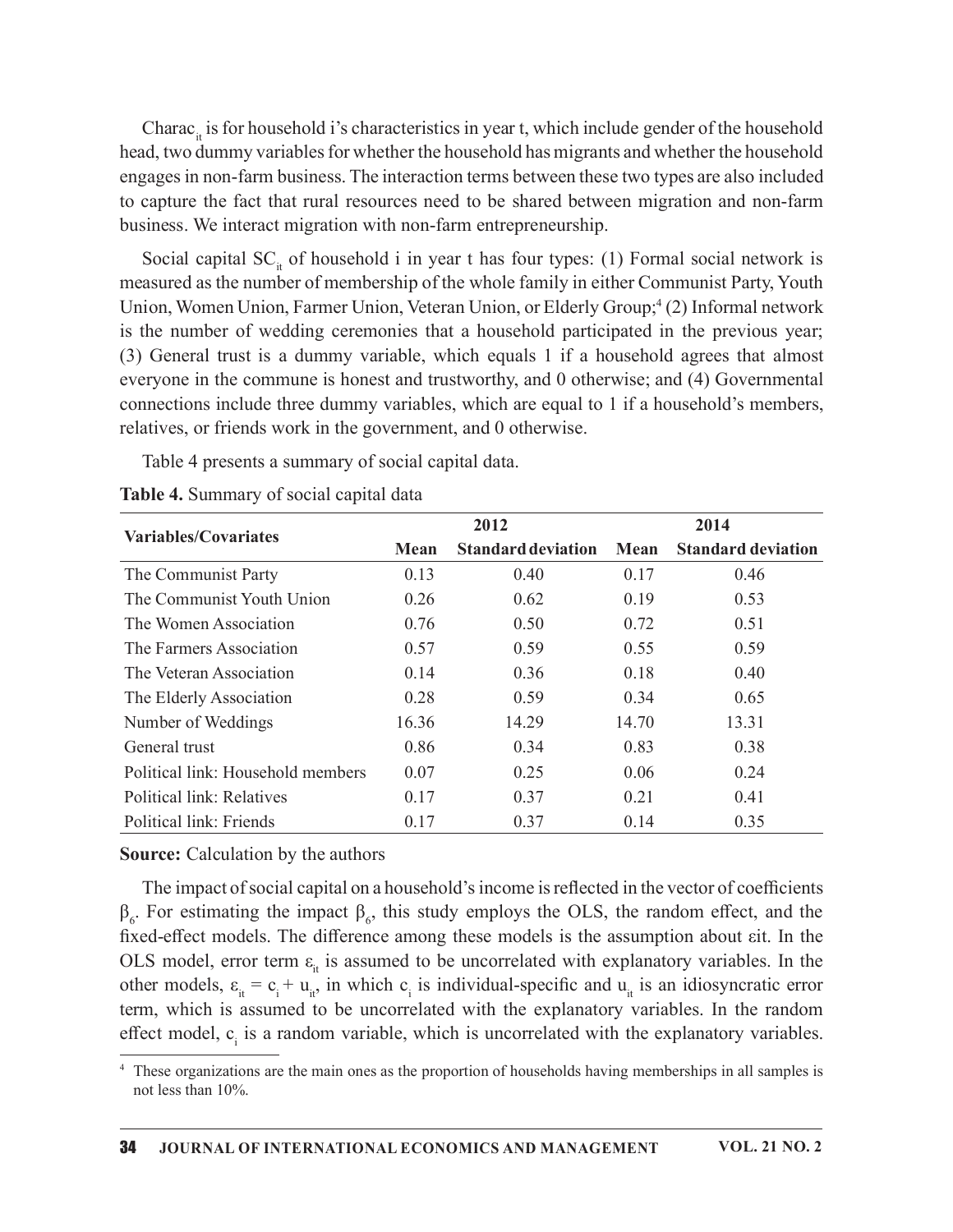In the fixed-effect model,  $c<sub>i</sub>$  is a random variable, which is allowed to be correlated with the explanatory variables.

### The path from social capital to the income

Social capital and income might have a reverse relationship. Higher income generates higher social capital. For example, wealthier households are more likely to be invited to wedding ceremonies than the poor. However, the path from income to social capital is limited due to low financial barriers because of social organization memberships, governmental connections, and general trust. For the informal network, wedding ceremonies are more related to tradition than financial status and are mutual obligations. For example, if I invite you, I expect that you will invite me in the future. The value of a wedding present/gift is even recorded for future equal return. In this sense, it is argued that the impact, if any, is not from income to social capital, but from social capital to income. In the long run, the accumulation of some type of economic well-being (such as income) constructs financial capital or human capital. Similarly, this accumulation might construct social capital in the long run. However, this long-run relationship is not the focus of this study.

### 3.4 Model diagnostics and selection

Table 5 provides the regression results of the pooled OLS, the fixed-effect, the random effect, and the 2-way (individual and time) fixed-effect model.

The Breusch-Pagan Lagrange multiplier test is employed to choose between the pooled OLS model and the random effect model. The null hypothesis  $H_0$  in the Breusch-Pagan Lagrange multiplier test is that variance across households is zero. The statistics  $\chi(1) = 188.16$ with p-value  $= 0.0000$  implies that the null hypothesis  $H_0$  is rejected, thus the simple OLS is less preferred to the random effect model. Secondly, the Hausman test is employed to test Hypothesis  $H_0$ : the difference in coefficients between the fixed effect model and the random effect model is not systematic. The statistics  $\chi$ 2(24) = 172.61 with p-value = 0.0000 implies that  $\text{H}_0$  is rejected, thus the fixed effect model is preferred. Thirdly, the time dummy variable in the 2-way fixed effect model is statistically significant, implying that the time dummy variable should be included in the model or the 2-way fixed effect model is preferred to the one-way (individual) fixed-effect model. Finally, the null hypothesis of homoskedasticity is rejected using the modified Wald test for GroupWise heteroskedasticity. The 2-way fixed-effect model in Table 5 is reported with the p-value from heteroskedasticity-robust (Huber-White) standard errors.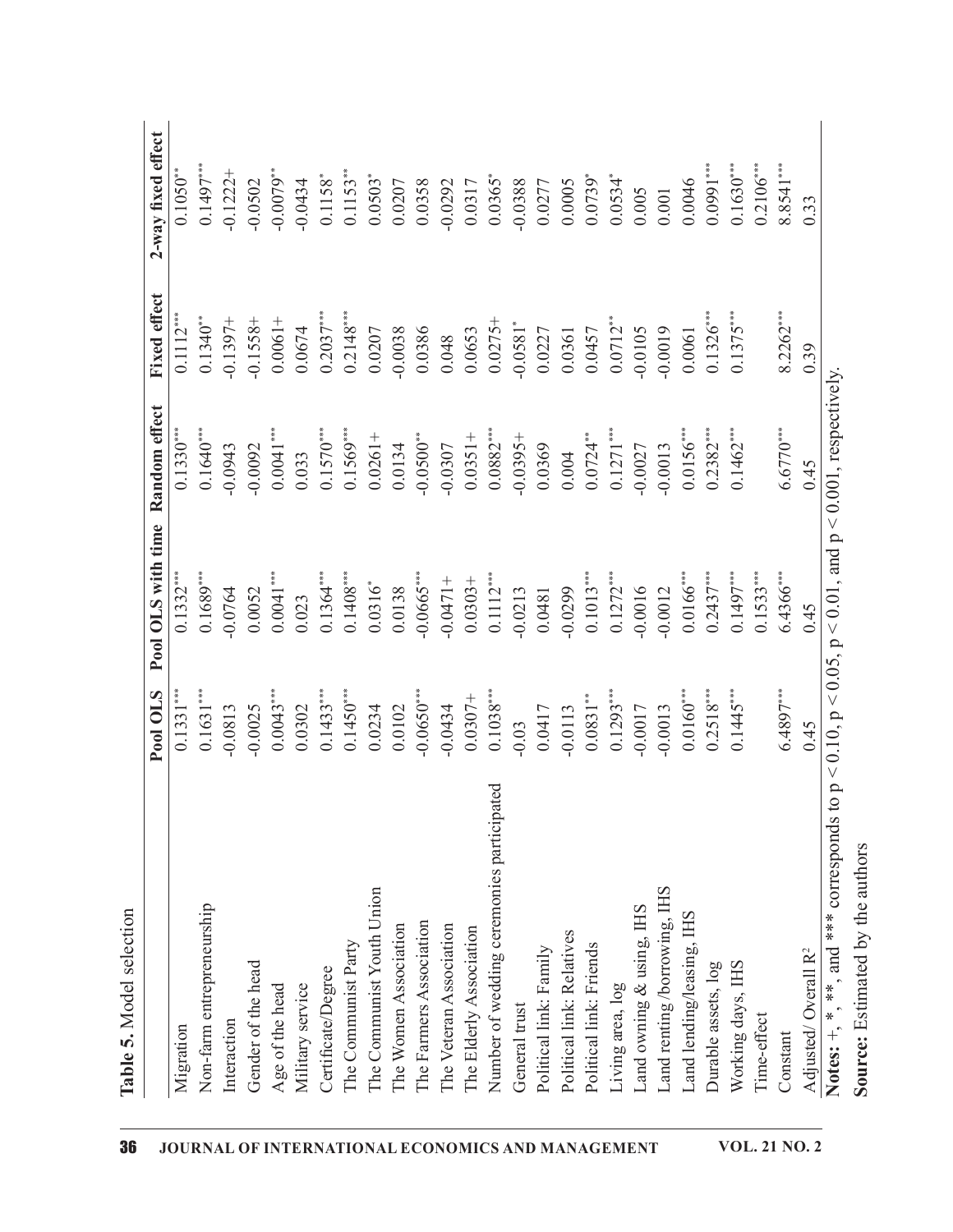# 4. Empirical results and discussion

Among social capital indicators including in the model, four of them have a statistically significant coefficient, which are the number of Communist Party members, the number of Communist Youth Union members, the governmental connections in terms of having a friend in government, and the informal network in terms of the number of wedding ceremonies participated. The coefficients of other social capital indicators including general trust are statistically insignificantly different from zero.

# 4.1 The Communist Party and the Communist Youth Union

In the two-way fixed effect model, for one more Communist Party membership or one more Communist Youth Union membership in the household, the total income of the household increases by  $100 \times (e^{0.1153} - 1) \approx 12.22\%$  and  $100 \times (e^{0.0503} - 1) \approx 5.2\%$  on average, respectively. All other official social networks in this study including membership of professional organizations such as the Farmer Association or non-professional organizations such as Women Association, Veteran Association, and the Elderly Association do not have such impact. These results imply the vital role of political and governmental linkage in rural Vietnam. Engaging in a general political party itself cannot directly improve the household income. However, in Vietnam, important local development policies and strategies are typically have close involvement of local party organizations. In this sense, the more connections with the Communist Party, the more available information a household has. The role of these connections is more important in case collective action needs to be taken.

# Information advantage: the case of Dinh Van Thuan

Box 1 presents the case of Dinh Van Thuan, who had an information advantage from his Communist Party membership and successfully transformed this advantage into economic success.

Another explanation for this result is recognized through an interview in rural Hai Phong<sup>5</sup> with a retired high-ranking government official and two farmers (one is a member of the Communist Party, and one is not). All of them argued that while the information advantage was not clear, the Communist Party membership related to a strict discipline and, hence, required rural households to have a more responsible living style and behaviors. As a result, a family with the Communist Party membership had fewer problems with alcohol, gambling, or violation than their counterparts without such membership. This implied higher productivity. This argument relates to Coleman's (1988) hypothesis that social capital in the form of social obligation results in a socially efficient outcome because it allows actors to gain an appropriate level of partial control of the action.

 $^5$  Interview with Mr. K (a retired high-ranking governmental official), Mr. N (a member of the Communist Party), and Mr. T (a non-member of the Communist Party) in Thuy Nguyen province, Hai Phong city on January 30, 2019.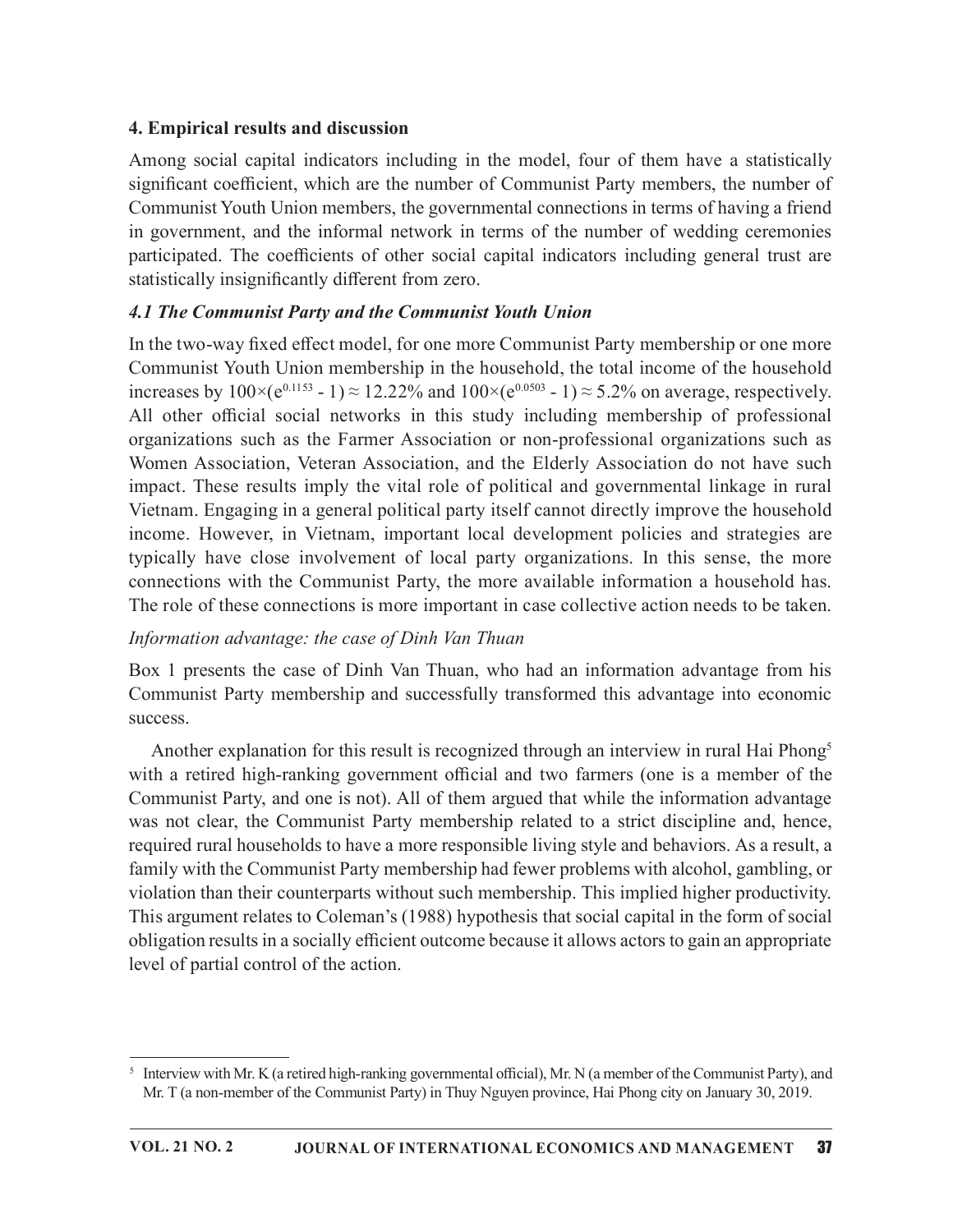### Box 1. The case of Dinh Van Thuan

Dinh Van Thuan (born in 1985) is a Communist Party member of Hai Dong commune, Hai Hau ward, Nam Dinh province. Most production land of the commune used to be cat clays, which are generally acid soils and located in high geographical positions and not suitable for irrigational works. As a result, it was significantly inefficient and unproductive for rice production. When the Communist Party organization and the local government of Hai Hau ward had as a policy of regrouping land, planning for specialized and concentrated regions, transferring unproductive rice and salt production land to agriculture and medicinal plant production, Thuan asked the support from his family and friends and decided to bid for 30,000 m2 of production land for the medicinal plant decided polyscias fruticose (*dinh lǎng*), white shrimp (litopenaeus vannamei -  $t\hat{o}m$ thẻ chân trắng), and oriental weatherfish (pond loach or dojo, chạch sụn). This initial investment brought Thuan a high annual profit, which was some hundred million Vietnam Dong. Thuan's successful business model was brought to study in his Communist Party cell and became a base for the Party cell's resolution on transforming business model and improving economic activities in Hai Dong commune. Through various meetings, Thuan found out that there were many young people without knowledge, capital, or employment in his commune. With his reputation as a Communist Party member and a successful entrepreneur, Thuan made friends and connected them with the Communist Youth Union of Hai Dong commune in which they could collaborate, share their knowledge, implement teamwork, involve in community activities, and support each other in economic activities.

Source: Lam and Khanh (2019)

### Decreasing impact of connection

A weakness of the models presented in Table 5 is the implicit assumption that an additional connection yields the same impact on the percentage increase of total income. However, if sharing knowledge and information is one of the main channels that affect outcomes, the impact of the membership is much more significant than of the second one because a household as a unitary unit has its effective information-sharing mechanism. The strict discipline and requirements of responsible living style for Communist Party members also have certain impacts on other family members. It supports the view that the impact of later connection to the Communist Party should have less impact on the whole household. To capture this observation, instead of using the number of memberships, the inverse hyperbolic sine transformations (IHS) of the total membership of official social networks are used to rerun the 2-way fixed-effect model. The coefficients are re-estimated for two cases, which are using IHS transformation for the Communist Party membership variable only and using IHS transformation for all variables of social organization groups.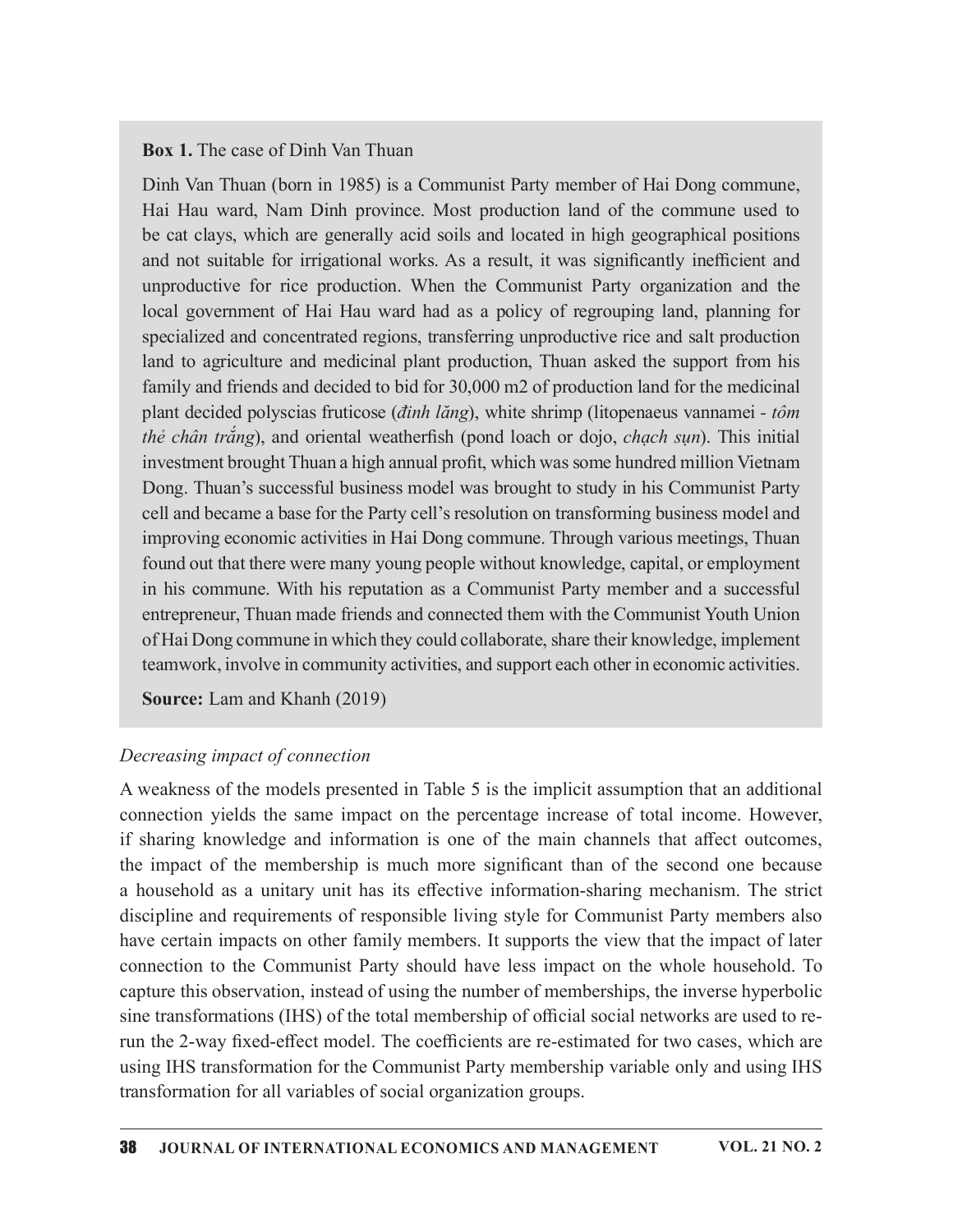|                                               |        | 2-way fixed effect |        | Table 6. Model comparison: inverse hyperbolic sine transformations<br><b>IHS with Communist</b><br>Party membership only | <b>IHS</b> with all<br>groups |             |
|-----------------------------------------------|--------|--------------------|--------|--------------------------------------------------------------------------------------------------------------------------|-------------------------------|-------------|
|                                               | Coeff. | $\% \Delta$        | Coeff. | $\% \Delta$                                                                                                              | Coeff.                        | $\% \Delta$ |
| Number of Communist<br>Party membership       | 0.1153 | 12.22              | 0.1571 | 15.71                                                                                                                    | 0.1567                        | 15.67       |
| $\mathbf{I}$                                  | 0.1153 | 12.22              | 0.1111 | 11.75                                                                                                                    | 0.1108                        | 11.08       |
| $\overline{2}$                                | 0.1153 | 12.22              | 0.0703 | 7.28                                                                                                                     | 0.0700                        | 7.01        |
| 3                                             | 0.1153 | 12.22              | 0.0497 | 5.09                                                                                                                     | 0.0495                        | 4.95        |
| $\overline{4}$                                | 0.1153 | 12.22              | 0.0381 | 3.88                                                                                                                     | 0.0380                        | 3.80        |
| Number of Communist<br>Youth Union membership | 0.0503 | 5.16               | 0.0502 | 5.15                                                                                                                     | 0.0596                        | 5.96        |
| $\mathbf{I}$                                  | 0.0503 | 5.16               | 0.0502 | 5.15                                                                                                                     | 0.0421                        | 4.30        |
| $\sqrt{2}$                                    | 0.0503 | 5.16               | 0.0502 | 5.15                                                                                                                     | 0.0266                        | 2.70        |
| $\mathfrak{Z}$                                | 0.0503 | 5.16               | 0.0502 | 5.15                                                                                                                     | 0.0188                        | 1.90        |
| $\overline{4}$                                | 0.0503 | 5.16               | 0.0502 | 5.15                                                                                                                     | 0.0144                        | 1.45        |
| 5                                             | 0.0503 | 5.16               | 0.0502 | 5.15                                                                                                                     | 0.0117                        | 1.17        |
| 6                                             | 0.0503 | 5.16               | 0.0502 | 5.15                                                                                                                     | 0.0099                        | 0.98        |
| $\boldsymbol{7}$                              | 0.0503 | 5.16               | 0.0502 | 5.15                                                                                                                     | 0.00849                       | 0.85        |

Table 6. Model comparison: inverse hyperbolic sine transformations

Comparing with the two-way fixed model in Table 5, the significance of all coefficients in the new estimations does not change in Table 6. Except for the case of transformed variables, the coefficients of other variables are also consistent in terms of magnitudes. In the new models with IHS transformation, the impact of additional connection to the communist party is not constant but depends on the total number of connections that a household has in the Communist Party<sup>6</sup>. .

Table 6 reports that the marginal impact of the first Communist Party membership on total income is significant, about 15%, but the fourth connection to the Communist Party yields only a 3.8% increase in total income. Similarly, if the marginal impact of Communist Youth Union membership is not constant but decreasing to the number of connections, the inverse hyperbolic sine transformations could be used to estimate the magnitude of the impact for each connection. The two-way fixed effect model is re-run with IHS transformation of social **6** 0.6503 5.16 0.0502 5.15 0.0099 0.98<br>
7 0.0503 5.16 0.0502 5.15 0.0099 0.98<br>
7 0.0503 5.16 0.0502 5.15 0.0099 0.98<br> **Source:** Authors' estimation from VARHS 2012-2014<br>
Comparing with the two-way fixed model in Table 5, Communist Youth Union is about 6%, but from the sixth connection has only an impact of 1%.

## 4.2 The Women Association and the Farmers Association

Table 5 illustrates that both the Women Association and the Farmers Association membership do not yield a statistically significant impact on the household's total income in both the one-

<sup>6</sup> If ln(y) is linearly dependent on IHS(x) =  $x + \sqrt{x^2 + 1}$ ,  $\frac{\partial \ln y}{\partial x} = \beta_1 \frac{\partial (x + \sqrt{x^2 + 1})}{\partial x} = \frac{\beta_1}{\sqrt{x^2 + 1}}$  when x change 1 unit, ln(y) change  $\frac{\mu_1}{\sqrt{2}}$  or y increase  $(e^{\sqrt{x^2+1}}-1)$  time, depending on the value of x.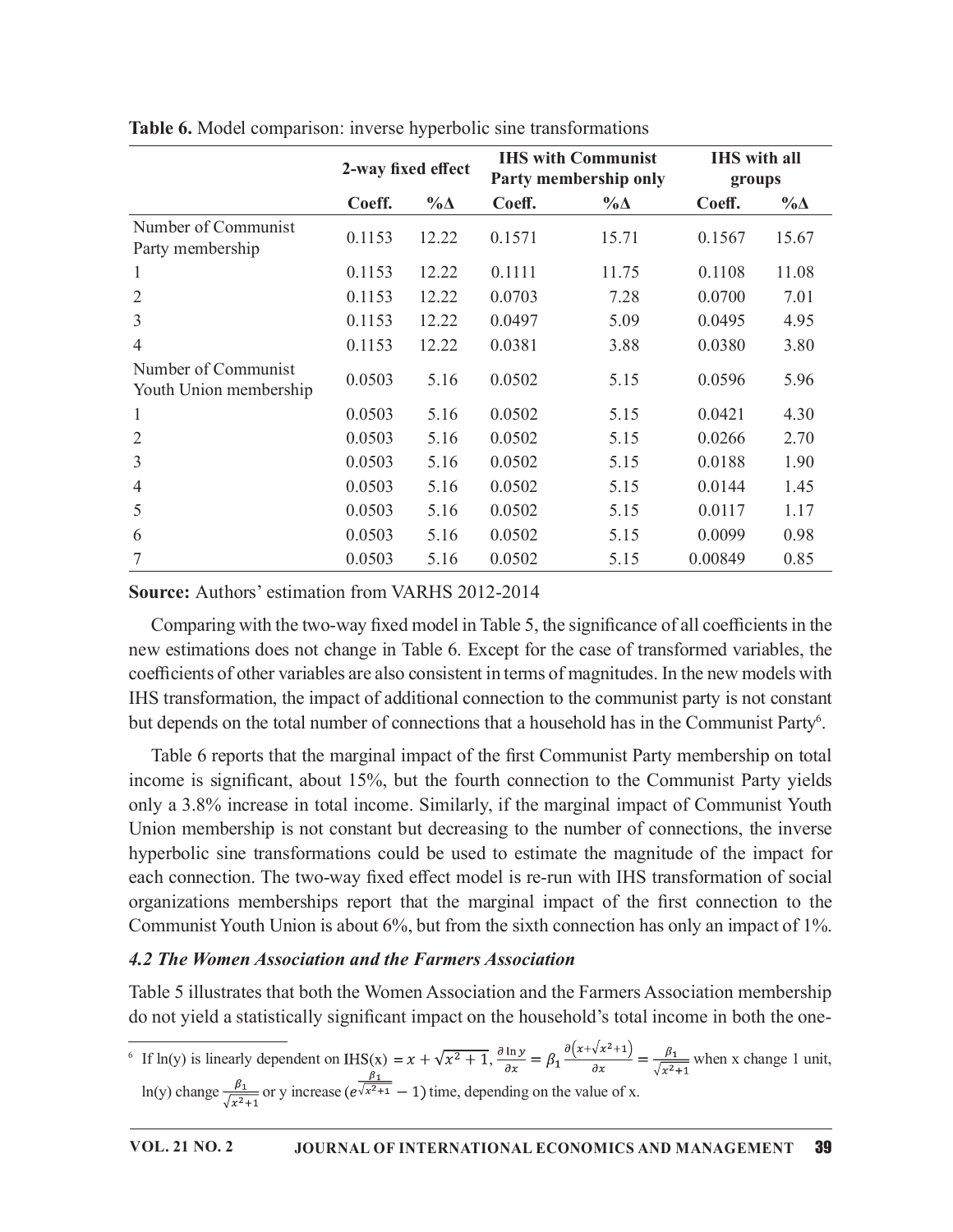way and two-way fixed model. However, in the OLS model without time effect, the OLS model with time effect, and the random effect model, the impact of the Farmers Association membership is consistently reported to be statistically significantly negative, implying damaging social capital. These mixed results could be explained by a hypothesis that the impact of Farmers Association on the household's total income is a group effect. For example, being a member of an organization has its own utility cost since the member must follow the organization of discipline or regulation together with the financial responsibility of fee contribution. When the negative group effect is greater than the positive effect of collectively embedded resources within the group, the net impact of engaging in the social organization might be negative. Namely, the number of memberships itself does not significantly affect the household's total income, but having a connection with the group generates an impact. Appendix 2 provides evidence to support this hypothesis. Engaging in Farmers Association has negative impact on the total income of the household. In the 2012 sample, 1351 or 52% of the households has membership in the Farmers Association. Among them, 217 or 16.1% left the Farmers Association in 2014. modes and the boundary is consistent of the saturation is equived to the saturation in an impact of Farmers Association on the household's total income is a group effect. For example g a member of an organization has its g social capital. Inese mixed results could be explained by a hypothesis that the<br>f Farmers Association on the household's total income is a group effect. For example,<br>member of an organization has its own utility cost si Farmers Association on the nousenous solar incomer is a group energy energy results<br>
respects the member of an organization has its own utility cost since the member must follow<br>
mization of discipline or regulation toget member of an organization has is own uniny cost since the member matricularization of discipline or regulation together with the financial responsibility of fection. When the negative group effect is greater than the posi maturo of uscupine or regulator to guidarity with the infinite area in esponsion of the matrix and the matrix and the mostly dress within the group effect is greater than the positive effect of collectively descources wit non: wien the riegarive group enert is greater tant the positive enert of chectively<br>descriptions. We have the speaker of the speaker of the speaker of the speaker of the speaker of the speaker of the speaker of membership The summary group, the trimpet of memberships itself does not significantly affect<br>
at expective. Namely, the number of memberships itself does not significantly affect<br>
chold's total income, but having a connection with megawer. Function, the name of memorialism such as not signing that<br>  $x \geq$  provides civilar connection with the group generates an impact.<br>  $x \geq$  provides civilence to support this hypothesis. Engaging in Farmers Associa

### 4.3 Informal network

| 4.3 Informal network                    |                                                |                                                                                                                                                                                                                                                                                       |
|-----------------------------------------|------------------------------------------------|---------------------------------------------------------------------------------------------------------------------------------------------------------------------------------------------------------------------------------------------------------------------------------------|
|                                         | <b>Table 7.</b> Impact of number of connection |                                                                                                                                                                                                                                                                                       |
| <b>Connections</b>                      | Impact $(\% )$                                 |                                                                                                                                                                                                                                                                                       |
| $\overline{0}$                          | 3.717                                          |                                                                                                                                                                                                                                                                                       |
| 1                                       | 2.615                                          |                                                                                                                                                                                                                                                                                       |
| $\overline{2}$                          | 1.646                                          |                                                                                                                                                                                                                                                                                       |
| 3                                       | 1.161                                          |                                                                                                                                                                                                                                                                                       |
| 4                                       | 0.889                                          |                                                                                                                                                                                                                                                                                       |
| 5                                       | 0.718                                          |                                                                                                                                                                                                                                                                                       |
| 6                                       | 0.602                                          |                                                                                                                                                                                                                                                                                       |
| 7                                       | 0.518                                          |                                                                                                                                                                                                                                                                                       |
| 8                                       | 0.454                                          |                                                                                                                                                                                                                                                                                       |
| 9                                       | 0.404                                          |                                                                                                                                                                                                                                                                                       |
| 10                                      | 0.364                                          |                                                                                                                                                                                                                                                                                       |
| <b>Source:</b> Estimated by the authors |                                                |                                                                                                                                                                                                                                                                                       |
|                                         |                                                | The informal network in the form of the number of wedding ceremonies is reported in all<br>models. While the estimated coefficient is minimal, which is about 0.0365 in the two-way<br>fixed model, the impact is statistically significant. In rural Vietnam, the household that has |

Table 7. Impact of number of connection

### Source: Estimated by the authors

The informal network in the form of the number of wedding ceremonies is reported in all models. While the estimated coefficient is minimal, which is about 0.0365 in the two-way fixed model, the impact is statistically significant. In rural Vietnam, the household that has more connection with the community life will enjoy not only higher spiritual well-being but also higher economic well-being. The empirical results show that when other things hold constantly and the number of wedding ceremonies participated by a household is large enough, which is more than 10, a 10% increase in the number of wedding ceremonies that a household participates is correspondent to a total income increase of about  $0.365\%$  in the two-way fixed model and 1.11% in the OLS with time effect model. When the number of wedding ceremony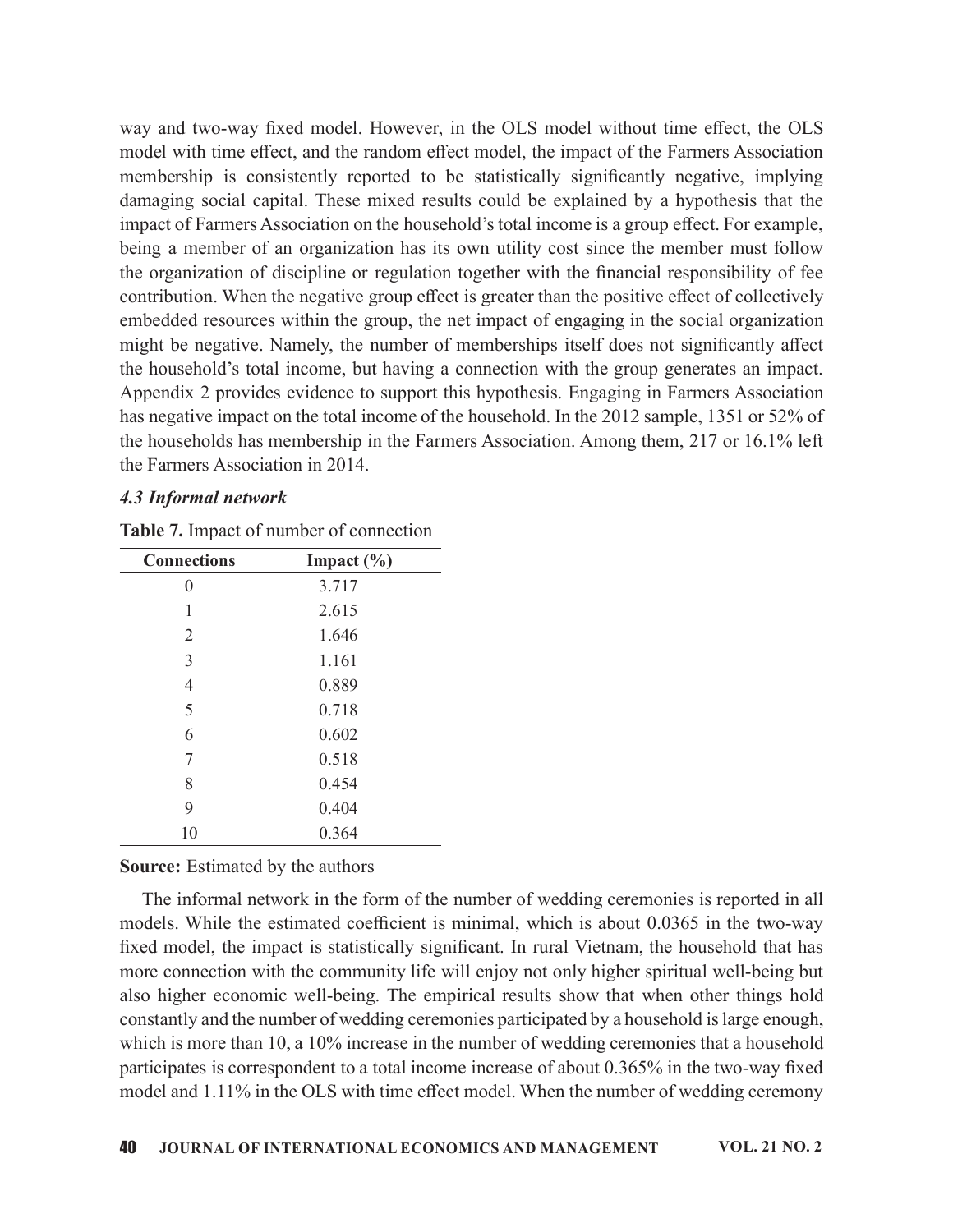participation is less than 10, the impact on income depends upon the current number of connections. Table 7 reports the estimation, which is re-converted from IHS transformation, in terms of percentage increase in total income. While the first connection increases household total income by 3.72%, the eleventh connection helps increase household total income by only 0.364%. After the eleventh connection, the impact is stable at the elasticity level of 0.365%.

### 4.4 Governmental connections and general trust

The importance of connectivity is also suggested by the impact of governmental connection. All models demonstrate the statistically significantly positive impact of connecting to the government through the friend network. The evidence from the two-way fixed effect model illustrates that having a friend working in the government yields  $100\times(e^{0.0739}$  - 1)  $\approx$  7.7% higher total income for a household. The positive impact of governmental connections is not observed for relatives and family members, which are supposed to be closer networks. Having a relative or a family member working in the government does not yield a positive impact on household income. The coefficients in all models are not statistically significantly different from zero. These empirical results are in line with Granovetter's (1973) hypothesis about "the strength of weak ties" of which weak ties could be sources of new information and knowledge.

General trust is a type of collective social capital that is often difficult to be measured. Using a binary variable of agreeing that "most people in the commune are trustworthy" as a proxy, all the models in Table 5 do not support the view that general trust helps to improve the household's total income<sup>7</sup>. In the two-way fixed effect model and two OLS models, the coefficient of general trust is statistically insignificantly different from zero. In the one-way fixed-effect model and random effect model, this coefficient is statistically significantly negative, which are -0.058 and -0.04, respectively. This finding suggests that the household of whom the head believes that almost all people in the commune were trustworthy would suffer from a loss in total income of about 4-6%. This result is consistent with the finding in Jumirah and Wahyuni(2018), of which the trust index yields a 0.3% decrease in household expenditure. However, the damaging impact of social capital in the form of general trust disappears when the time effect is included in the model. This finding suggests that the negative impact of general trust is a time-specific impact. We test this hypothesis by re-running the OLS model without time-specific for each year. The results show that the negative impact of general trust is found in 2012 but disappears in 2014. Indeed, macroeconomic data from World Bank Development Indicators<sup>8</sup> show that the year 2012 is one of the most challenging years for Vietnam since the 1990s when the country has suffered from many external shocks after the 2008 global financial crisis. The country's growth rate has reduced from the peak level of 7.5% in the period of 1999-2019 to the lowest level of 5.2% in 2012. It is even lower than the level of 5.4% in 2009. From this side, our results shed new light on the relation of general trust 7

Using the binary variable of not agreeing that "In this commune, people should be careful because there are some people who are untrustworthy" as a proxy for general trust, this study also finds no impact of such collective social capital.

<sup>8</sup> https://data.worldbank.org/indicator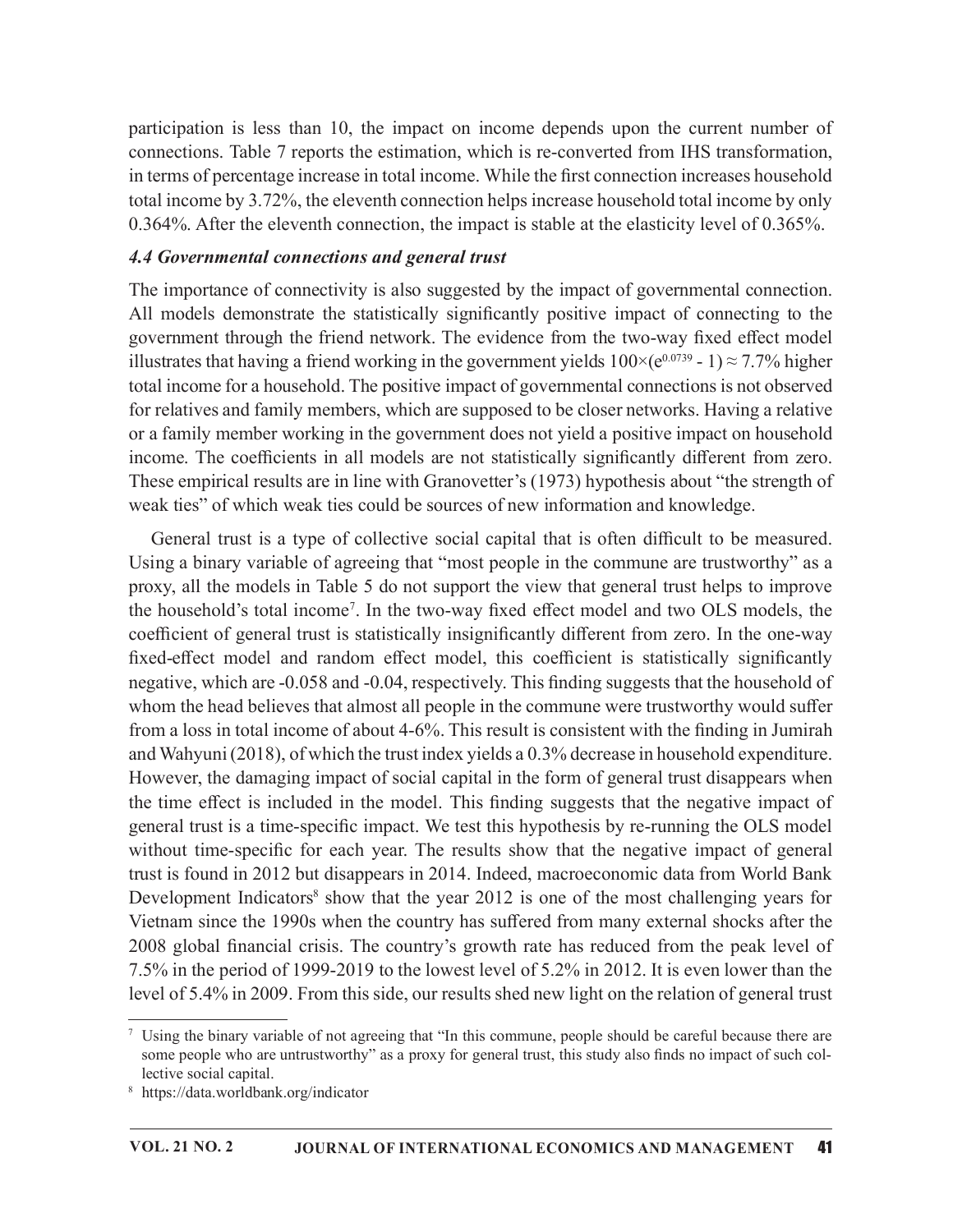as the collective social capital. While in the regular time trust might facilitate opportunistic behaviors, in the difficult time, it can be exploited for self-interest at the expense of people who trust others.

#### 5. Findings, remarks, and conclusion

#### 5.1 Findings and remarks

This study illustrates that social capital is abundant and has positive impacts on household income in rural Vietnam. Among many dimensions of social capital, political and governmental connectivity is fundamentally important for improving household income. Having a family member in the Communist Party, the Communist Youth Union, or having a friend working in a governmental organization significantly improves the economic position of the household, which is 12.2%, 5.2%, and 7.7% on average, respectively. This study also presents that approaching governmental organizations through the friend network is much more important than the relative network or family member network. This finding could be seen as evidence for Granovetter (1973)'s "the strength of weak ties" argument. This study finds no positive impact of other massive organizations, which are often claimed to be important in rural Vietnam<sup>9</sup>, such as the Farmers Association or the Women Association. If it exists, the impact of the Farmers Association might be negative due to the bonding group effect. In this sense, it represents damaging social capital, of which the utility cost is larger than the group's benefit. This finding helps to explain the high rate of leaving the Farmers Association between 2012 and 2014.

This study provides evidence that informal network is important in rural Vietnam. Connecting to the community through the participation of wedding ceremonies does not only increase the spiritual well-being but also works as a type of social capital to increase the household income. A household involving in the community through participating in the first wedding ceremony enjoys a 3.72% increase in total income, and the marginal effect decreases with the number of wedding participating.

While collective social capital in terms of the general trust is believed to generate a positive impact on economic well-being, this study finds no such impact on the income of rural households in Vietnam. More seriously, in a difficult time, general trust has a negative effect when households with opportunistic behaviors pursuit selfish-interest benefits at the expense of one who trusts others.

### References

- Bourdieu, P. (1986), "The forms of capital", in Richardson, J. (Eds), Handbook of Theory and Research for The Sociology of Education, Greenwood Press, pp. 241 - 258.
- Bowles, S. and Gintis, H. (2002), "Social capital and community governance", The Economic Journal, Vol. 112 No. 483, pp. F419 - F436.

<sup>&</sup>lt;sup>9</sup> For example, responding to a VARHS question of benefit when joining an organization, 17.3% of interviewees referred to Farmers Association as bringing economic benefit while only 1.4% said the same thing about the Communist Party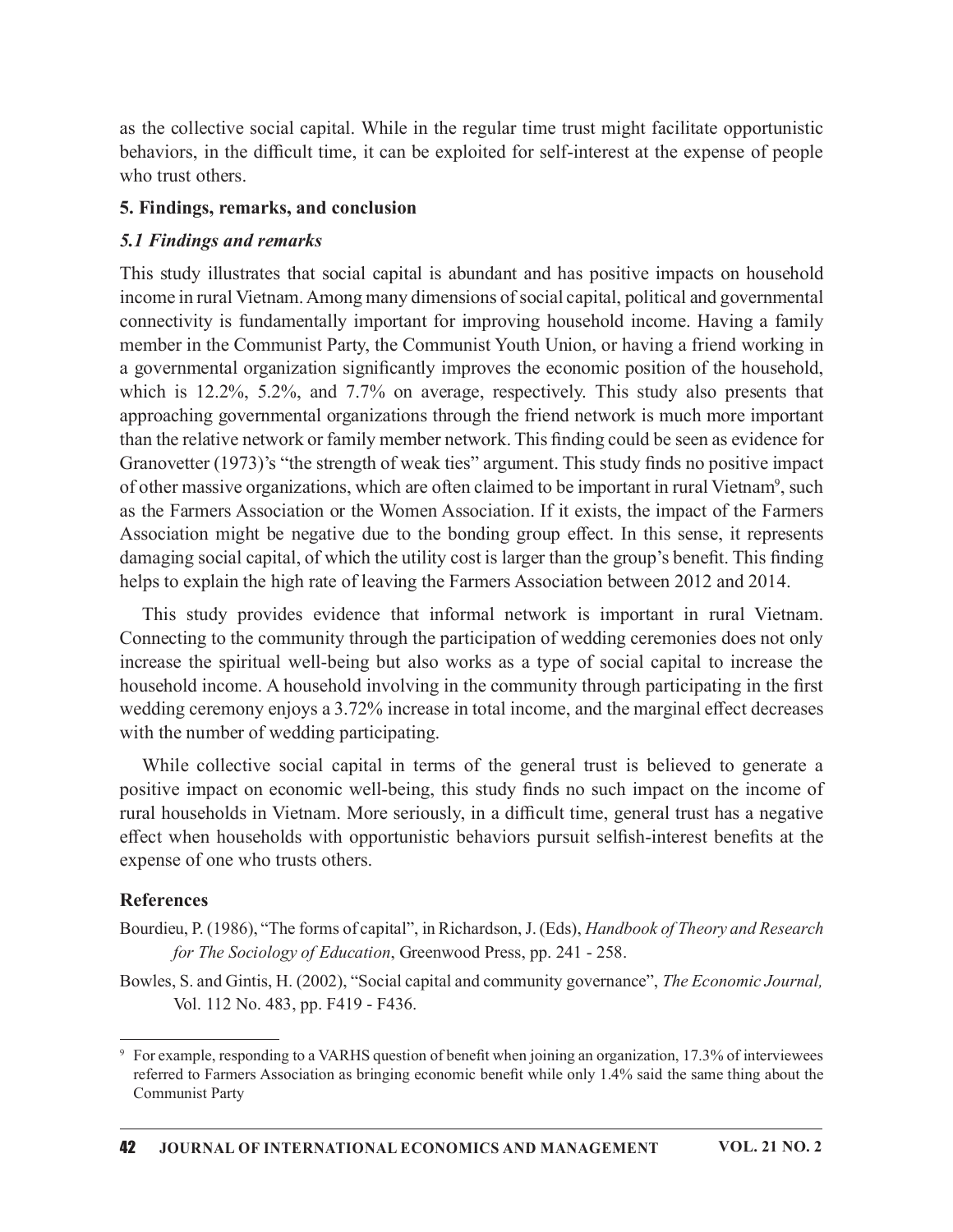- Burt, R.S. (1997), "The contingent value of social capital", Administrative Science Quarterly, Vol. 42 No. 2, pp. 339 - 365.
- Coleman, J.S. (1988), "Social capital in the creation of human capital", The American Journal of Sociology, Vol. 94, pp. S95 - S120.
- Coleman, J.S. (1990), Foundations of social theory, Harvard University Press.
- Collier, P. (2002), "Social capital and poverty: a microeconomic perspective", in Puttnam, R., Grootaert, C. and Van Bastelaer, T. (Eds), The Role of Social Capital in Development: an Empirical Assessment, Cambridge: Cambridge University Press, pp. 19 - 41.
- Cuong, L.V., Ngoc-Anh, N., Ngoc-Minh, N. and Simioni, M. (2018), "Growth strategy with social capital, human capital and physical capital - Theory and evidence: the case of Vietnam", Journal of Public Economic Theory, Vol. 20 No. 5, pp. 768 - 787.
- Duranton, G. and Kerr, W. (2018), The logic of agglomeration, The New Oxford Handbook of Economic Geography.
- FAO. (2014), "Promoting economic diversification and decent rural employment towards greater resilience to food price volatility", Available at http://www.fao.org/fileadmin/user\_upload/ fao ilo/pdf/Papers/DRE\_Food\_Price\_Volatility.pdf (Accessed 03 March, 2021).
- Fujita, M. and Thisse, J.F. (1996), "Economics of agglomeration", Journal of the Japanese and International Economies, Vol. 10 No. 4, pp. 339 - 378.
- Granovetter, M.S. (1973), "The strength of weak ties", American Journal of Sociology, Vol. 78 No. 6, pp. 1360 - 1380.
- Grootaert, C. (1998), "Social capital: the missing link?", Social Capital Initiative Working Paper Series No. 3, World Bank Group, Available at http://documents.worldbank.org/curated/ en/902971468764409654/Social-capital-the-missing-link (Accessed 03 March, 2021).
- Grootaert, C., Oh, G.T. and Swamy, A. (2002), "Social capital, household welfare and poverty in Burkina Faso", Journal of African Economies, Vol. 11 No. 1, pp. 4 - 38.
- Ha, N.V., Kant, S. and MacLaren, V. (2004), "The contribution of social capital to household welfare in a Paper-recycling craft village in Vietnam", *The Journal of Environment & Development*, Vol. 13 No. 4, pp. 371 - 399.
- Hoyman, M., McCall, J., Paarlberg, L. and Brennan, J. (2016), "Considering the role of social capital for economic development outcomes in U.S. counties", *Economic Development Quarterly*, Vol. 30 No. 4, pp. 342 - 357.
- Jumirah, J. and Wahyuni, H. (2018), "The effect of social capital on welfare in Indonesia", Journal of Indonesian Economy and Business, Vol. 33 No. 1, pp. 65 - 76.
- Krugman, P. (1991), "Increasing returns and economic geography", Journal of Political Economy, Vol. 99 No. 3, pp. 483 499.
- Lam, H. and Khanh, T.X. (2019), "Nguoi Dang vien o vung nong thon moi", Nhan Dan's Newspaper,<br>Available at https://nhandan.com.vn/chinhtri/dang-va-cuoc-song/item/39682102-nguoi-dangvien-o-vung-nong-thon-moi.html (Accessed 03 March, 2021).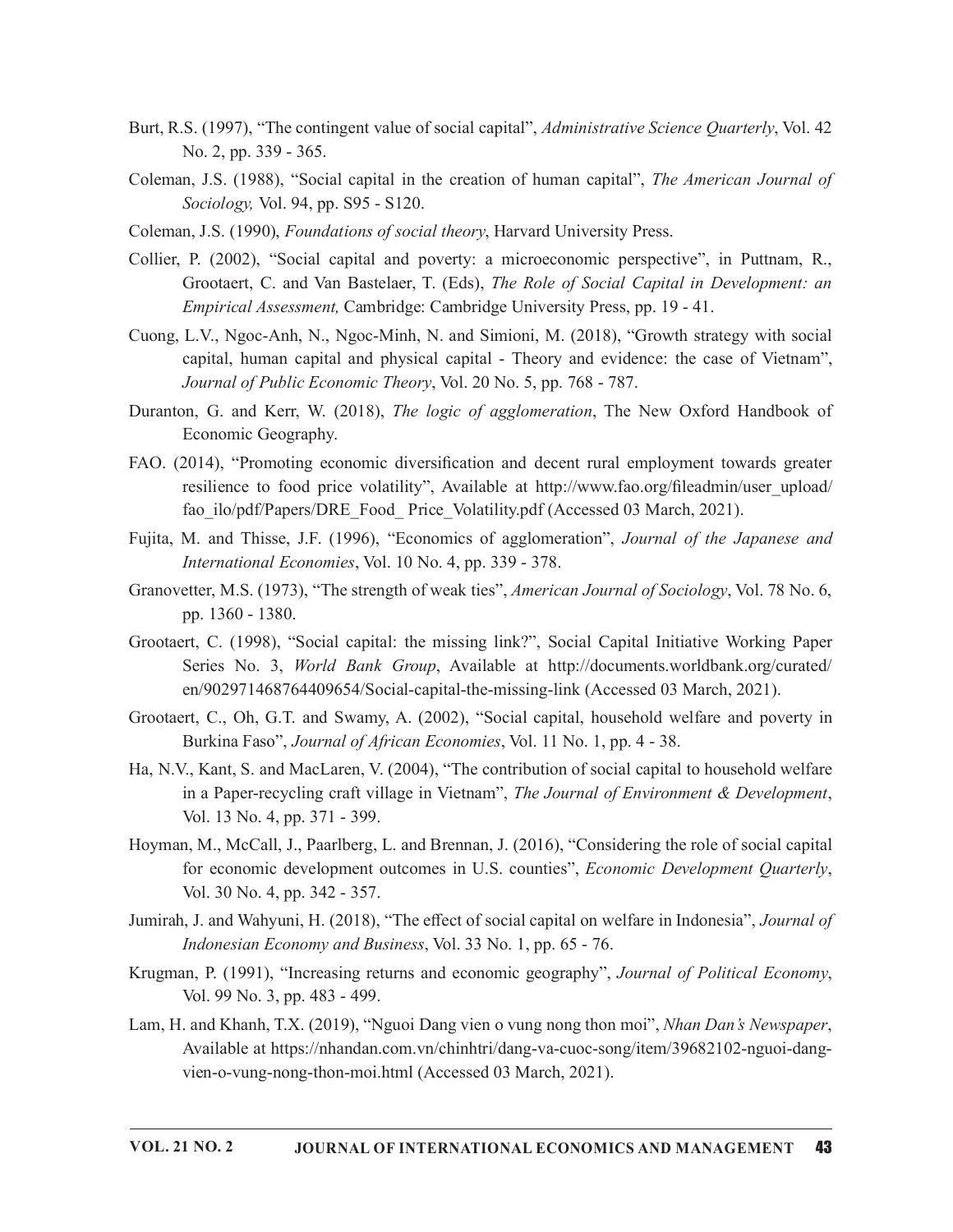- Levien, M. (2015), "Social capital as obstacle to development: brokering land, norms, and trust in rural India", World Development, Vol. 74, pp. 77 - 92.
- Lewis, W.A. (1954), "Economic development with unlimited supplies of labour", The Manchester School, Vol. 22 No. 2, pp. 139 - 191.
- Lucas, R.E. (1988), "On the mechanics of economic development", Journal of Monetary Economics, Vol. 22 No. 1, pp. 3 42.
- Markussen, T. (2017), "Social and political capital in rural Vietnam", in Tarp, F. (Eds), Growth, Structural Transformation, and Rural Change in Viet Nam: a Rising Dragon on the Move, Oxford University Press, pp. 181 - 201.
- Moyes, D., Whittam, G. and Ferri, P. (2012), "A conceptualization of the relationship capital of rural small service firms", *Local Economy*, Vol. 27 No. 2, pp. 136 - 151.
- Nam, V.H., Sonobe, T. and Otsuka, K. (2009), "An inquiry into the transformation process of villagebased industrial clusters: the case of an iron and steel cluster in northern Vietnam", Journal of Comparative Economics, Vol. 37 No. 4, pp. 568 - 581.
- Nam, V.H. (2014), "The roles of human and social capital in the development of manufacturing SMEs in Vietnam", Journal of Economics and Development, Vol. 16 No.1, pp. 5 - 22.
- Narayan, D. and Pritchett, L. (1997), "Cents and sociability: household income and social capital in rural Tanzania", SSRN Scholarly Paper ID 604937, Social Science Research Network, Available at https://papers.ssrn.com/abstract =604937 (Accessed 03 March, 2021).
- Newman, C., Tarp, F. and Broeck K. (2014), "Social capital, network effects, and saving in rural Vietnam", Review of Income and Wealth, Vol. 60 No. 1, pp. 79 - 99.
- Ngan, D.T. (2014), Vai tro cua von xa hoi trong Xay dung nong thon moi (Nghien cuu truong hop xa Thuong Mo, huyen Dan Phuong, thanh pho Ha Noi), Master's thesis, Hanoi National University.
- Portes, A. (1998), "Social capital: its origins and applications in modern sociology", Annual Review of Sociology, Vol. 24 No. 1, pp. 1 - 24.
- Portes, A. (2000), "The two meanings of social capital", Sociological Forum, Vol. 15 No. 1, pp. 1 12.
- Putnam, R.D., Leonardi, R. and Nanetti, R.Y. (1993), Making democracy work: civic traditions in modern Italy, Princeton University Press.
- Quan, D.V. (2014), "Phat huy vai tro cua von xa hoi trong xay dung nong thon moi", Ly luan Chinh tri, Available at https://tapchitaichinh.vn/nghien-cuu--trao-doi/trao-doi-binh-luan/phat-huy-vaitro-cua-von-xa-hoi-trong-xay-dung-nong-thon-moi-88283.html (Accessed 03 March, 2021).
- Sabatini, F. (2008), "Social capital and the quality of economic development", Kyklos, Vol. 61 No. 3, pp. 466 - 499.
- Tuyet, N.T.A. (2012), "Von xa hoi trong quan ly va phat trien nong thon nuoc ta hien nay", Xa hoi hoc, Vol. 2 No. 118, pp. 33 - 40.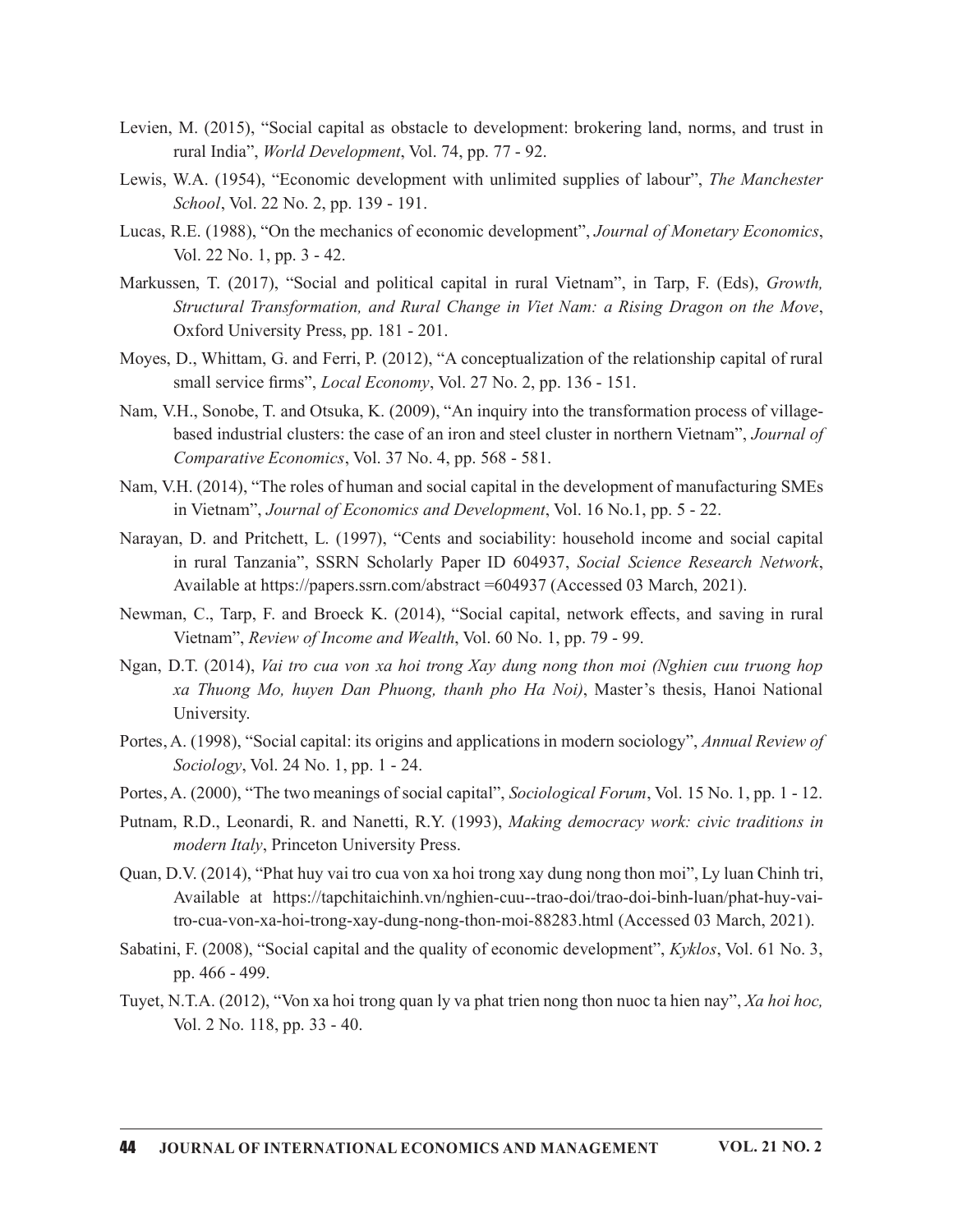- Tuong-Anh, N.T. and Quynh-Anh, T. (2015), "Social capital in rural areas of Vietnam and its impact on Households' life satisfaction", Journal of Economics and Development, Vol. 17 No. 3, pp. 60 - 88.
- Wiessinger, G. (2007), "The importance of social capital in rural development, networking and decision-making in rural areas", Journal of Alpine Research - Revue de Géographie Alpine, Vol. 95 No. 4, pp. 43 - 56.
- Woolcock, M. (1998). Social capital and economic development: toward a theoretical synthesis and policy framework. Theory and Society, Vol. 27 No. 2, pp. 151 - 208.
- Woolcock, M. and Narayan, D. (2000), "Social Capital: Implications for Development Theory, Research, and Policy", The World Bank Research Observer, Vol. 15 No. 2, pp. 225 - 249.

# Appendices

## Appendix 1

Logarithm and Inverse hyperbolic sine transformation

(1) Logarithm transformation of x:  $ln(x)$ .

Consider the model  $ln(y) = \beta_0 + \beta_1 ln(x) + \beta_2 X + \varepsilon$  $\Rightarrow \frac{\partial y}{\partial x} = \frac{\partial y}{\partial \ln(y)} \cdot \frac{\partial \ln(y)}{\partial \ln(x)} \cdot \frac{\partial \ln(x)}{\partial x} = y \cdot \hat{\beta}_1 \cdot \frac{1}{x}$ 

⇒ The elasticity of y in respect with x:  $e_{yx} = \frac{\partial y}{\partial x} \cdot \frac{x}{y} = y \cdot \hat{\beta}_1 \cdot \frac{1}{x} \cdot \frac{x}{y} = \hat{\beta}_1$ 

(2) Inverse hyperbolic sine transformation of x: IHS(x) =  $\ln(x+\sqrt{x^2+1})$ 

$$
\Rightarrow \frac{\partial \text{IHS}(x)}{\partial x} = \frac{1}{\sqrt{x^2 + 1}}
$$
  
Consider the model  $\ln(y) = \beta_0 + \beta_1$ . $\text{IHS}(x) + \beta_2 X + \varepsilon$   

$$
\Rightarrow \frac{\partial y}{\partial x} = \frac{\partial y}{\partial \ln(y)} \cdot \frac{\partial \ln(y)}{\partial \text{IHS}(x)} \cdot \frac{\partial \text{IHS}(x)}{\partial x} \cdot \frac{1}{y} = \frac{\hat{\beta}_1}{\sqrt{x^2 + 1}}
$$
  

$$
\Rightarrow \text{The elasticity of } y \text{ in respect with } x:
$$
  

$$
e_{yx} = \frac{\partial y/y}{\partial x/x} = \frac{\hat{\beta}_1}{\sqrt{x^2 + 1}} \cdot x = \hat{\beta}_1 \frac{1}{\sqrt{1 + \frac{1}{x^2}}} \approx \hat{\beta}_1 \text{ (with } x \ge 10\text{)}
$$

# Appendix 2

This appendix tests the hypothesis that the impact of Farmers association to household's total income is group effect. For example, being a member of an organization have its own utility cost since the member must follow the organization of discipline or regulation besides the financial responsibility of contributing fee. When the negative group effect is greater than the positive effect of collectively embedded resources within the group, the net impact of engaging in the social organization might be negative. Namely, the number of memberships itself does not significantly affect the household's total income, but having a connection with the group generates an impact.